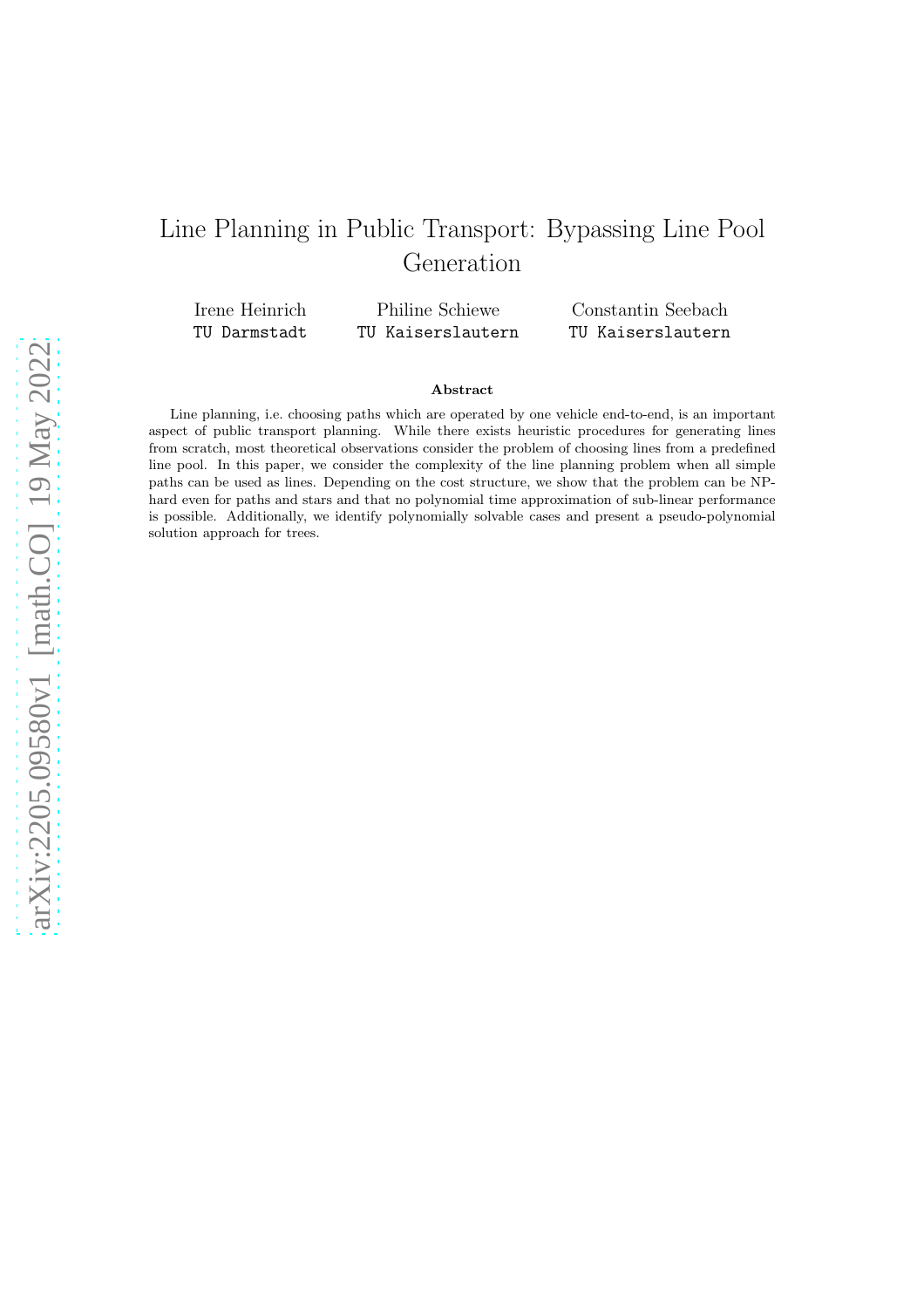#### 1 Introduction

In public transport planning, *lines* are important building blocks. As lines are (simple) paths in the public transport network that have to be covered by one vehicle end-to-end, they highly influence the subsequent steps like timetabling and vehicle scheduling, see [\[14\]](#page-19-0). On the one hand, lines influence the passengers by providing routes and transfers and on the other hand, they determine the majority of the operating costs. Thus, line planning is an important foundation for building a public transport supply. From a set of lines, the *line pool*, a subset of lines and their frequencies, called *line concept*, is chosen for operation. While there is ample literature on line planning for a given fixed line pool, see [\[21\]](#page-20-0), the construction of line pools is often neglected. In this paper, we focus on designing line concepts without a given line pool. Instead, we consider the set of all simple paths as candidates thus extending the solution space. We show that depending on the cost-structure, the problem is NP-hard even for simple graph classes and that polynomial time approximations cannot give a performance guarantee that is better than linear, assuming  $P \neq NP$ . Additionally, we identify polynomially solvable cases and develop a pseudo-polynomial algorithm for trees.

Literature review. Planning lines in public transport is extensively researched. Many (meta-)heuristic approaches exist for the transit network design problem, where lines and often also passenger routes are generated [\[16,](#page-19-1) [9\]](#page-19-2). Usually, lines are supposed to not deviate too much from shortest paths [\[1,](#page-19-3) [7\]](#page-19-4), or a set of lines to choose from is precomputed [\[25\]](#page-20-1).

There is ample literature on line planning for a given line pool, i.e. a set from which lines are chosen for operation, see [\[21\]](#page-20-0). Most models focus either on the passengers' or the operator's perspective. The most important objectives for passenger are to maximize the number of direct travelers [\[6\]](#page-19-5) or to minimize the travel time [\[22,](#page-20-2) [5\]](#page-19-6). Here, it is especially difficult to model passenger behavior realistically, see [\[13,](#page-19-7) [20\]](#page-20-3).

In this paper we focus on the operator's perspective, i.e. on minimizing the costs as originally introduced in [\[8\]](#page-19-8). As in [\[26,](#page-20-4) [23,](#page-20-5) [24\]](#page-20-6), we distinguish between frequency-dependent and frequency-independent costs. Frequency-dependent costs can include costs for the distance covered by the lines and for the number of vehicles needed to operate the given line plan while frequency-independent costs can e.g. be used to reduce the number of different lines operated.

When solving the line planning problem for a fixed line pool, the line pool has a large influence on the complexity of the problem and the quality of solutions. One approach is to handle the generation of a suitable pool as an optimization problem itself, see [\[12\]](#page-19-9). Another possibility is to solve the line planning problem on the set of all possible lines. This idea has been studied using a column-generation approach in [\[4\]](#page-19-10) where lines are only allowed to start and end at terminal stations. For this case, the line planning problem was shown to be NP-hard on planar graphs. See [\[3,](#page-19-11) [24\]](#page-20-6) for further results on the complexity of the problem using terminal stations in path networks representing Istanbul Metrobüs and trees representing the Quito Trolebús. In [\[18\]](#page-20-7), an integer programming formulation which includes line planning on all lines is presented and applied to small instances while in [\[17\]](#page-20-8), line planning on all *circular* lines in a specific class of graphs is considered.

Our contribution. We focus on the line planning problem on all simple paths depending on the cost structure. We show that this problem is NP-hard even on planar graphs both when considering only frequency-dependent costs and when considering frequency-independent costs. The inclusion of frequency-independent costs makes the problem NP-hard even on paths and stars. Considering only frequency-dependent costs, we identify both polynomially solvable and NP-hard cases. We show that the problem is also hard to solve approximately in polynomial time: A sub-linear approximation ratio would imply  $P = NP$ , and even with another simplification of the problem, no constant approximation ratio is possible unless  $P = NP$ . Additionally, we present a pseudo-polynomial algorithm for trees and a polynomial one for special cases. An overview of these results is presented in [Table 1.](#page-2-0)

Outline. In [Section 2](#page-2-1) we formally introduce the line planning on all lines problem. We present NP-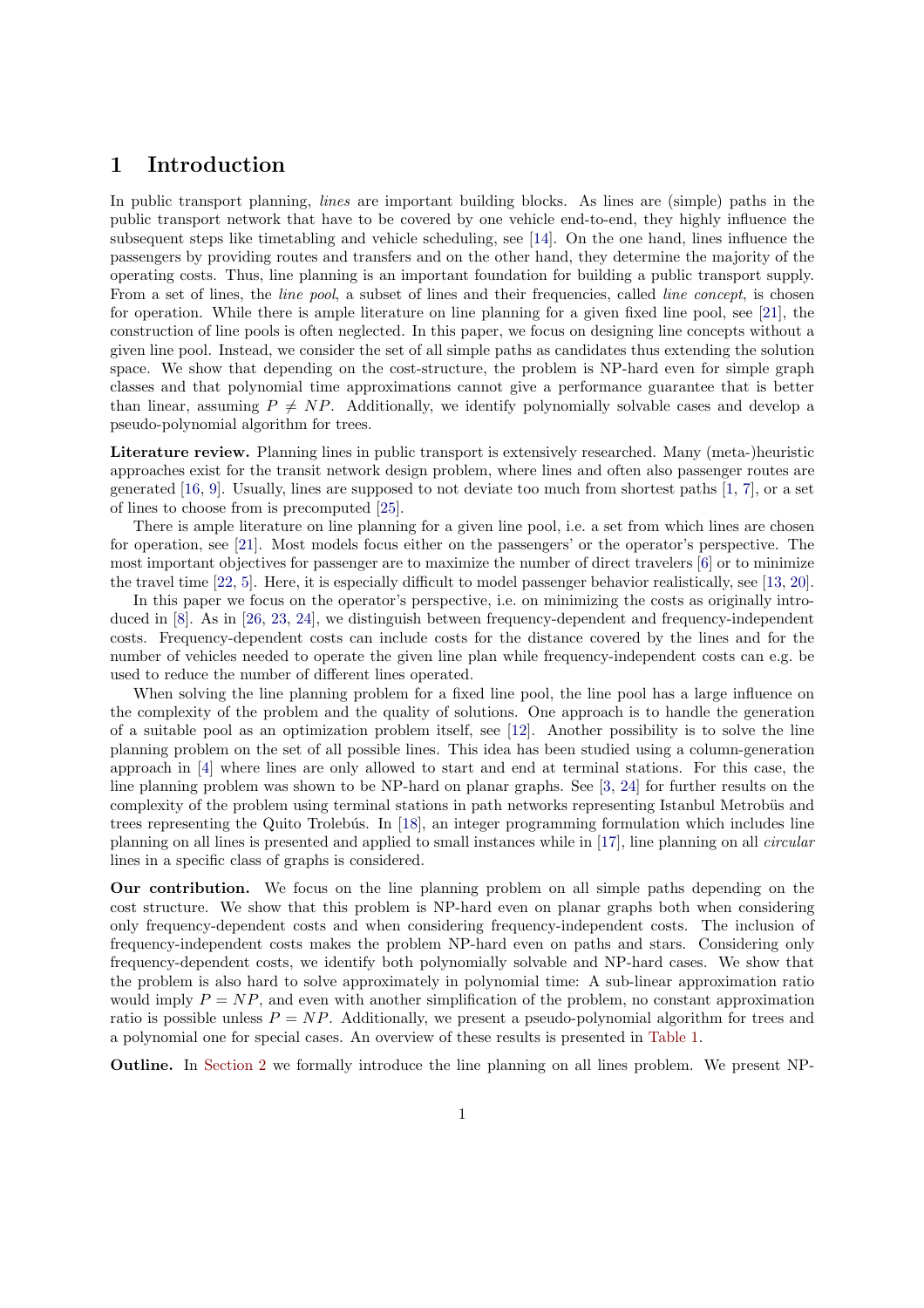| trees as well as a polynomial version for a special case. |                                                                                     |                                                            |
|-----------------------------------------------------------|-------------------------------------------------------------------------------------|------------------------------------------------------------|
| graph class                                               | no frequency-independent costs<br>$(d_{\text{fix}}=0)$                              | with frequency-independent costs<br>$(d_{\text{fix}} > 0)$ |
| stars                                                     | polynomial (Theorem 10)                                                             | $NP$ -hard (Theorem 5)                                     |
| paths                                                     | polynomial for $f^{\text{max}} \equiv \infty$ (see [11])                            | $NP$ -hard (Theorem 4)                                     |
| trees                                                     | pseudo-polynomial (Theorem 11)<br>polynomial for $f^{\min} = f^{\max}$ (Theorem 13) | $NP$ -hard (Theorems 4 and 5)                              |

hard cases in [Section 3](#page-3-0) and discuss the hardness of approximation in [Section 4.](#page-9-0) [Section 5](#page-12-0) contains a polynomial algorithm for stars and in [Section 6](#page-14-0) we develop a pseudo-polynomial solution approach for

<span id="page-2-0"></span>Table 1: Complexity of (LPAL) for various graph classes.

NP-hard, even for {0, 1} input

[\(Theorem 2\)](#page-3-1)

#### <span id="page-2-1"></span>2 Preliminaries

planar graphs NP-hard, even for  $\{0, 1\}$  input [\(Theorem 2\)](#page-3-1)

Graph theory. All graphs in this paper are finite, simple and non-empty. Whenever we consider a graph  $G = (V, E)$ , we use  $n := |V|$  to denote its number of vertices. We measure the complexity of graph problems dependent on n. The *degree*  $deg(v)$  of a vertex v is the number of its neighbors. A graph  $(V, E)$  with  $V = \{v_1, \ldots, v_m\}$  and  $E = \{\{v_1, v_2\}, \ldots, \{v_{m-1}, v_m\}\}\$  where all the  $v_i$  are distinct is a simple v1-vm-*path* (or just *path*). Paths can be specified as a sequence of vertices or as a sequence of edges. A complete bipartite graph of the form  $K_{1,k}$  is a *star*.

Line planning. A *public transport network (PTN)* is a graph  $G = (V, E)$  whose vertices represent stations while its edges represent direct connections between the stations, e.g., streets or tracks. A *line planning instance* is a tuple  $(G, d_{fix}, c_{fix}, c, f^{min}, f^{max})$ , where

- $G = (V, E)$  is a PTN.
- $d_{fix} \in \mathbb{R}_{\geq 0}$  represents *frequency-independent fixed costs*,
- $c_{fix} \in \mathbb{R}_{\geq 0}$  represents *frequency-dependent fixed costs*,
- $c: E \to \mathbb{R}_{\geq 0}, e \mapsto c_e$  is a map representing the *edge-dependent costs*, and
- $f<sup>min</sup>$  and  $f<sup>max</sup>$  are *integer frequency restrictions* on  $E, e \mapsto f<sup>min</sup><sub>e</sub>$  (respectively  $e \mapsto f<sup>max</sup><sub>e</sub>$ ) such that  $f_e^{\min} \leq f_e^{\max}$  for all edges  $e \in E$ .

A *line*  $\ell$  is a simple path in G and a *line concept*  $(\mathcal{L}, f)$  is a set of lines  $\mathcal L$  with a *frequency vector*  $f = (f_{\ell})_{\ell \in \mathcal{L}} \in \mathbb{N}^{|\mathcal{L}|}$ , i.e.  $f_{\ell}$  is the *frequency* of line  $\ell$ . At each edge  $e \in E$ , the lines sum up to a total frequency

$$
F_e^{(\mathcal{L},f)} = \sum_{\ell \in \mathcal{L} \colon e \in E(\ell)} f_{\ell},
$$

where  $E(\ell)$  denotes the edge set of  $\ell$ . A line concept is *feasible* if for each edge  $e \in E$  the frequency restrictions are satisfied, i.e.  $f_e^{\min} \leq F_e^{(\mathcal{L},f)} \leq f_e^{\max}$ . The set of feasible line concepts is  $\mathcal{F}(G, f^{\min}, f^{\max})$ which we may abbreviate by writing  $\mathcal{F}(G)$ .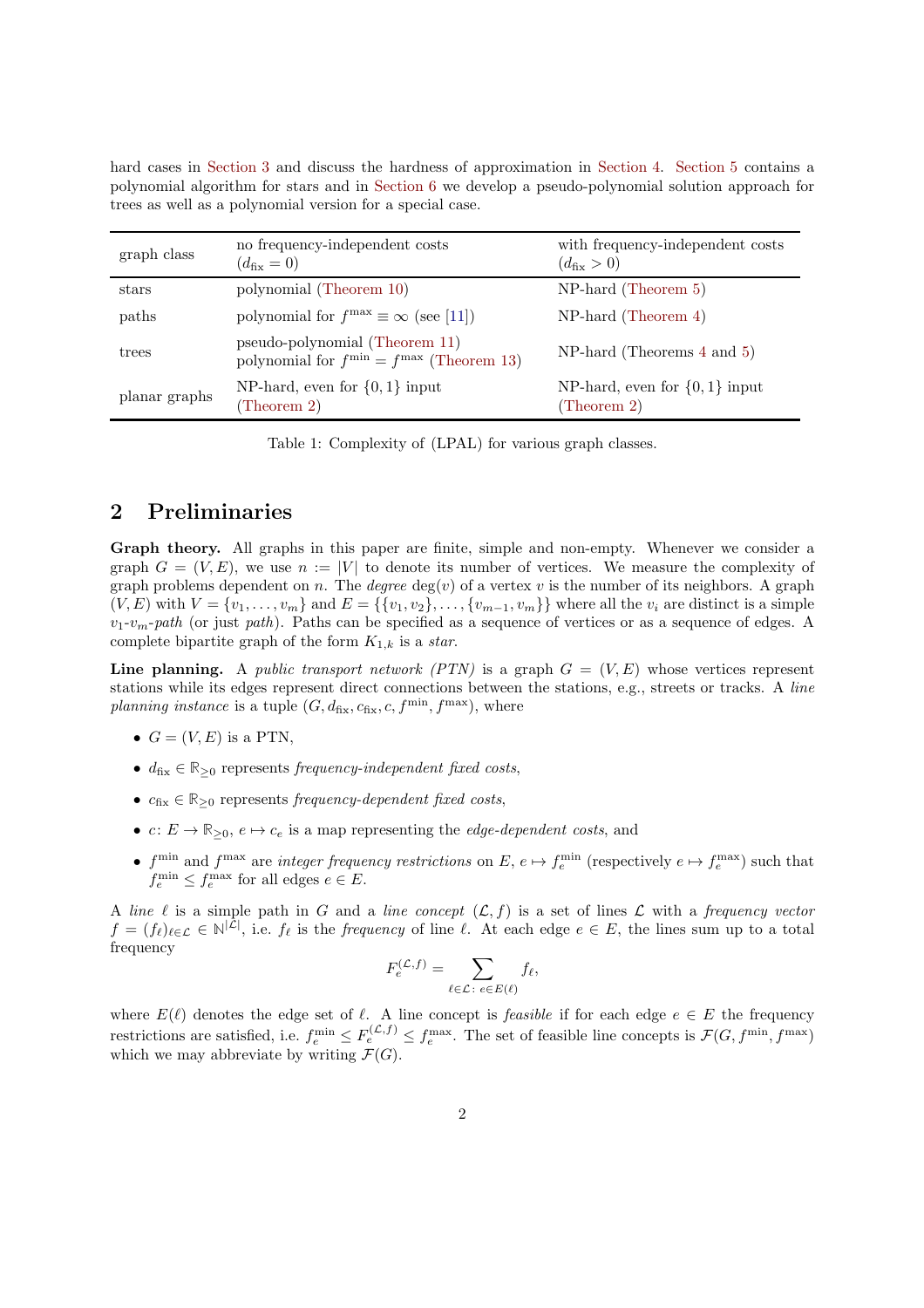We use frequency-dependent *line costs*  $\cos t_{\ell} = c_{fix} + \sum_{e \in E(\ell)} c_e$  which consist of fixed costs  $c_{fix}$  and edge-dependent costs  $c_e, e \in E$ . Additionally, we use frequency-independent costs  $d_{fix}$  per line. We define the *costs of a line concept*  $(L, f)$  as

$$
cost((\mathcal{L}, f)) = d_{\text{fix}} \cdot |\mathcal{L}| + \sum_{\ell \in \mathcal{L}} cost_{\ell} \cdot f_{\ell}.
$$

With this notation, we can formally define the line planning on all lines problem.

Definition 1. *Given a line planning instance, the* line planning on all lines problem (LPAL) *is to find a feasible line concept with minimal costs.*

#### <span id="page-3-0"></span>3 NP-hard cases

For general graphs and general cost structures, the problem of finding a cost-optimal line concept is known to be NP-hard, even if

- $d_{\text{fix}} = 1, c_{\text{fix}} = 0, c \equiv 0, f_e^{\text{min}} \in \{0, 1\}$  for all  $e \in E, f^{\text{max}} \equiv \infty$  or  $f^{\text{max}} \equiv 1$  [\[12\]](#page-19-9) or
- $d_{\text{fix}} = 0$ ,  $f_e^{\min} \in \{0, 1\}$  for all  $e \in E$ ,  $f^{\max} \equiv \infty$  or  $f^{\max} \equiv 1$  [\[11\]](#page-19-12).

We can strengthen theses results and show that (LPAL) is NP-hard even for subcubic planar graphs.

<span id="page-3-1"></span>Corollary 2. *The problem* (LPAL) *is NP-hard, even if* G *is a planar graph with maximum vertex degree at most 3 and*

- $d_{fix} = 1, c_{fix} = 0, c \equiv 0, f_e^{\min} \in \{0, 1\} \text{ for all } e \in E, f^{\max} \equiv \infty \text{ or } f^{\max} \equiv 1 \text{ or }$
- $d_{fix} = 0$ ,  $f_e^{\min} \in \{0, 1\}$  for all  $e \in E$ ,  $f^{\max} \equiv \infty$  or  $f^{\max} \equiv 1$ .

*Proof.* Plesn't [\[19\]](#page-20-9) shows that the Hamiltonian path problem is NP-hard even for planar digraphs with degree bound two, especially for digraphs where each vertex has either in- or out-degree one. If the reductions of [\[12,](#page-19-9) [11\]](#page-19-12) are applied to these graphs, the constructed line planning instance consists of a planar graph with vertex degree at most three. (Splitting a vertex v into  $v_{in}$ ,  $v_{out}$  results in subdiving an edge into two edges.) □

In the following, we show that when frequency-independent costs  $d_{fix}$  are considered, (LPAL) remains NP-hard even for paths and stars. We formulate problem reductions that utilize  $f<sup>max</sup>$ , but the following lemma can be applied to prove that hardness still holds if  $f^{\text{max}} \equiv \infty$ , i.e. if no maximum constraint is put on the frequencies.

<span id="page-3-2"></span>**Lemma 3** (Lifting  $f^{\max}$ ). Let  $I = ((V, E), d_{fix}, c_{fix}, c, f^{\min}, f^{\max})$  be an instance to (LPAL) where  $c_{fix} = 0$ ,  $c \equiv 0$  and  $f^{\min} = f^{\max}$ . Let  $K \in \mathbb{N}$ . Define  $I' := ((V, E), d_{fix}, c_{fix}, c', f^{\min}, \infty)$  with  $c' := K + 1$  and  $K' := K + (K+1) \sum_{e \in E} f_e^{\min}$ .

*Then* I *has a feasible line concept with cost at most* K *if and only if* I ′ *has a feasible line concept with cost at most* K′ *. Both* I ′ *and* K′ *can be computed in polynomial time.*

*Proof.* We show that we can transfer a solution  $(\mathcal{L}, f)$  from one instance to the other, such that it is still feasible and within the cost bound. We add a superscript to cost, to distinguish for which instance we view the costs.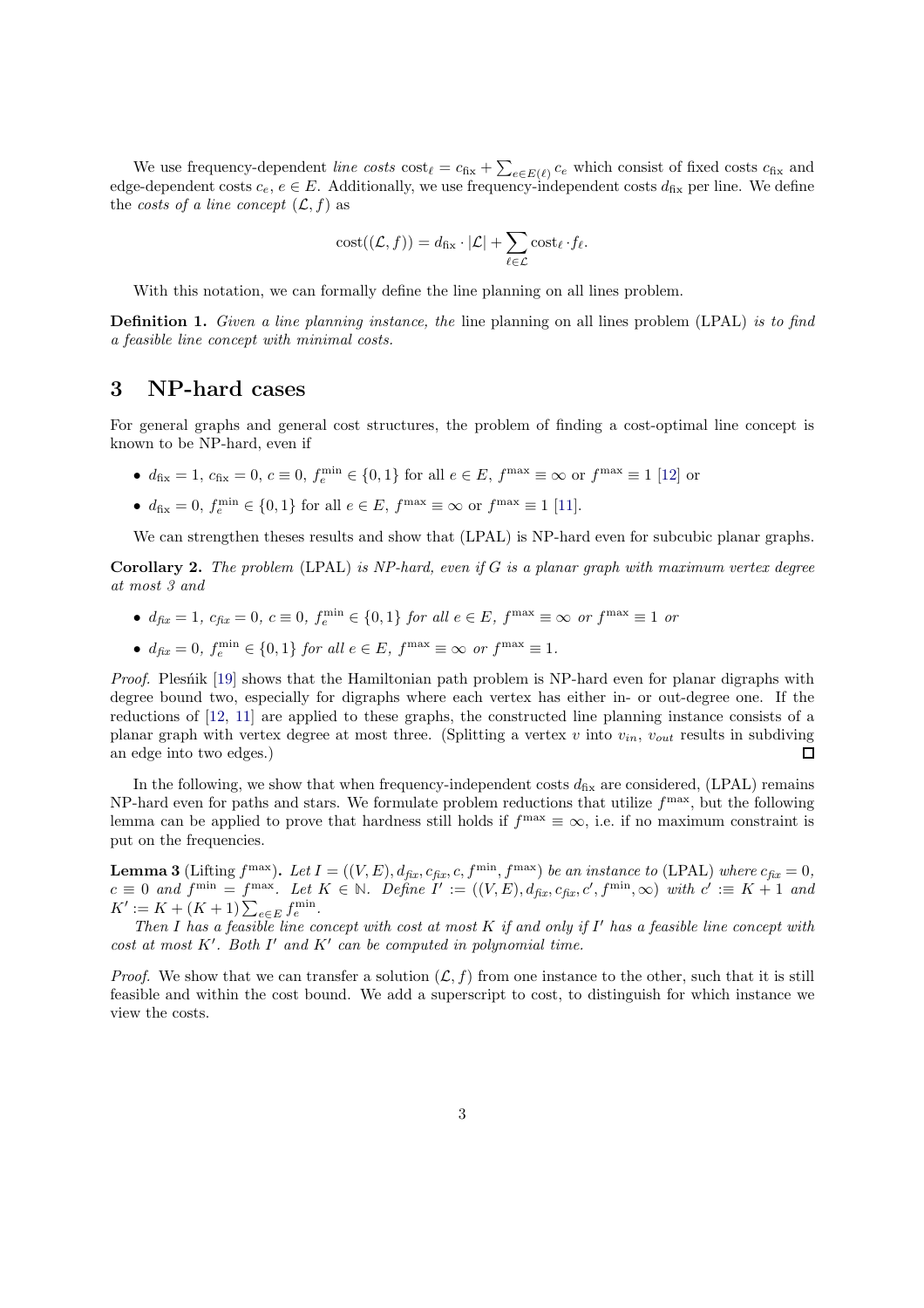$I \to I'$ : Clearly,  $(\mathcal{L}, f)$  remains feasible for I'. Since  $c \equiv 0$  and  $c_{fix} = 0$ , we have  $cost^{I}((\mathcal{L}, f)) =$  $d_{\text{fix}} \cdot |\mathcal{L}|$ , which is less or equal to K. Since  $f^{\min} = f^{\max}$ , the frequency-dependent line costs of I' are predetermined:

$$
\sum_{\ell \in \mathcal{L}} f_{\ell} \cdot \text{cost}_{\ell}^{I'} = \sum_{\ell \in \mathcal{L}} f_{\ell} \cdot \left( c_{\text{fix}} + \sum_{e \in E(\ell)} c'_{e} \right)
$$
\n
$$
= \sum_{\ell \in \mathcal{L}} f_{\ell} \sum_{e \in E(\ell)} c'_{e} = \sum_{e \in E} c'_{e} \sum_{\ell \in \mathcal{L}: \atop e \in E(\ell)} f_{\ell} = \sum_{e \in E} (K+1) f_{e}^{\min}
$$

Then  $\text{cost}^{I'}((\mathcal{L}, f)) = d_{\text{fix}} \cdot |\mathcal{L}| + \sum_{e \in E} (K+1) f_e^{\min} \leq K + \sum_{e \in E} (K+1) f_e^{\min} = K'.$ 

 $I' \to I$ : Towards a contradiction, assume  $f_e^{\min} + 1 \leq \sum_{\ell \in \mathcal{L}: e \in E(\ell)} f_{\ell}$  for some  $e \in E$ . Then we can derive in a similar fashion:

$$
\operatorname{cost}^{I'}((\mathcal{L}, f)) = d_{\text{fix}} \cdot |\mathcal{L}| + \sum_{e \in E} (K+1) \sum_{\substack{\ell \in \mathcal{L}: \\ e \in E(\ell)}} f_{\ell} \ge d_{\text{fix}} \cdot |\mathcal{L}| + (K+1) + \sum_{e \in E} (K+1) f_e^{\min}
$$
  
>  $K + (K+1) \sum_{e \in E} f_e^{\min} = K'$ 

This contradicts our assumption  $\text{cost}^{I'}((\mathcal{L}, f)) \leq K'$ . Therefore we have  $f_e^{\min} = \sum_{\ell \in \mathcal{L}: e \in E(\ell)} f_{\ell}$  for all  $e \in E$ , implying that  $(\mathcal{L}, f)$  is a feasible line concept for I. Subtracting the now fixed frequency-dependent line costs, we see that  $\text{cost}^{I}((\mathcal{L}, f)) = d_{\text{fix}} \cdot |\mathcal{L}| \leq K$ .

 $\Box$ 

First, we show that (LPAL) is NP-hard on paths.

<span id="page-4-0"></span>**Theorem 4.** The problem (LPAL) is NP-hard, even if G is a path and  $f^{\min} = f^{\max}$  or  $f^{\max} \equiv \infty$ .

*Proof.* We show a reduction of the 3-Partition problem [10] to the decision version of (LPAL), first for the case  $f^{\min} = f^{\max}$ . Let a multiset of positive integers  $S = \{x_1, \ldots, x_{3p}\}$  be given, in an arbitrary order. The idea of our construction is to have a path with one interval of monotonically increasing frequency constraints, and another interval with monotonically decreasing frequency constraints. The first interval represents partitions  $S_1, \ldots, S_p$  while the second interval represents the elements of S. By choosing the frequency restrictions, we force the multiset of line frequencies to be exactly S. Then we can construct lines to have one end in the first interval, and the other end in the second interval, representing to which set  $S_k$  an element  $x_i \in S$  is assigned. In the first interval, lines can overlap in different ways, each representing a different way to partition S.

Define  $h := \sum S/p$ . We may assume h to be an integer. Additionally we can assume that every subset of S which sums to h, contains exactly 3 elements; this does not weaken the 3-Partition problem.

Now define a sequence of integers, used for constructing the frequency restrictions:

$$
a_i := \begin{cases} h & \text{if } i \le 0 \\ -x_i & \text{if } i > 0 \end{cases}
$$
 for  $i \in [1-p, 3p]$ . (Note that indices may be negative.)

We construct our instance  $I = (G, d_{fix}, c_{fix}, c, f^{min}, f^{max})$  with decision parameter K as follows: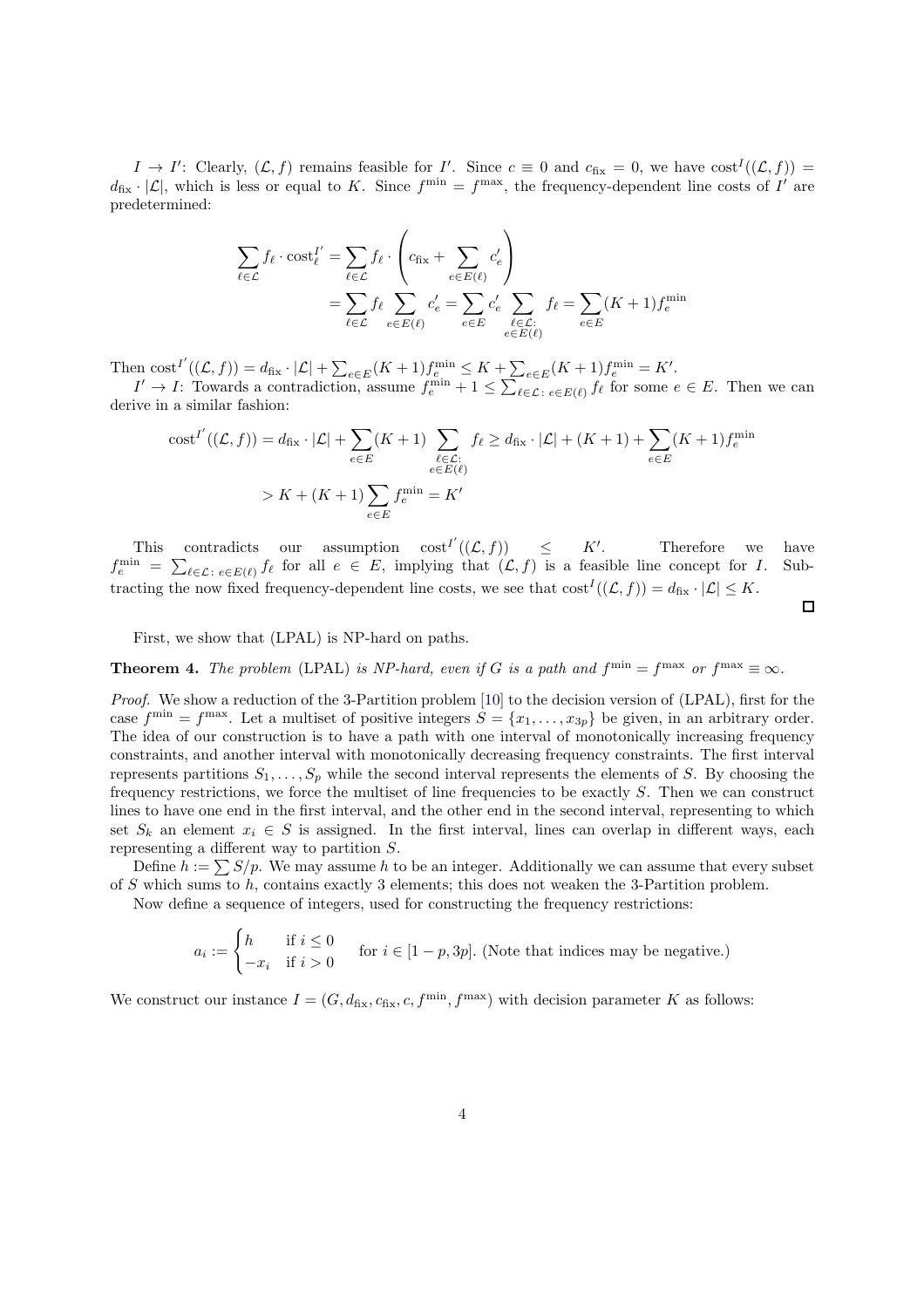

Figure 1: Example for the construction from [Theorem 4,](#page-4-0) along with feasible line concept. Here  $S =$  ${1, 2, 2, 4, 5, 6}.$ 

<span id="page-5-1"></span>•  $d_{\text{fix}} := 1$  •  $c_{\text{fix}} := 0$  •  $c := 0$  •  $K := 3p$ 

The graph G is a path on 4p vertices, which we call  $v_{1-p}, \ldots, v_{3p}$ . The edges are  $e_i := \{v_i, v_{i+1}\}\$ for  $i \in [1-p, 3p-1]$ . For all  $i \in [1-p, 3p-1]$ , we set  $f_{e_i}^{\min} := f_{e_i}^{\max} := \sum_{j=1-p}^{i} a_j$ . The construction is illustrated in [Figure 1.](#page-5-1)

Consider a feasible solution  $(\mathcal{L}, f)$  for I with  $\cos((\mathcal{L}, f)) \leq K$ . From  $d_{fix} = 1$  follows that  $|\mathcal{L}| \leq 3p$ . Since G is a path, we can say that every line of  $(\mathcal{L}, f)$  has a left and a right end. We first argue the case where the left end of each line  $(v_i, \ldots, v_j)$  is in the first interval, i.e.,  $v_i$  satisfies  $i \in [1-p, 0]$ , and the right end is in the second interval, i.e.,  $v_j$  satisfies  $j \in [1, 3p]$ .

For any  $i \in [0, 3p-2]$  we have  $F_{e_i}^{(\mathcal{L},f)} > F_{e_{i+1}}^{(\mathcal{L},f)}$ , implying that at least one line must have a right end at  $v_{i+1}$ . Also some line must end at  $v_{3p}$ , since  $F_{e_{3p-1}}^{(\mathcal{L},f)} = ph - \sum_{j=1}^{3p-1} x_i = x_{3p} > 0$ . Hence  $\mathcal{L}$  consists of exactly 3p lines, each having the right end at a different  $v_i$  for  $i \in [1, 3p]$ .

Define  $\ell_i$  to be the unique line ending at  $v_i$ . To make up the frequency difference  $x_i$  in the graph  $G$ , we must have  $f_{\ell_i} = x_i$ . Now, for any  $j \in [1-p,0]$ , consider the subset  $\hat{L}_j$  of lines which have their left end at  $v_j$ . Their frequencies must sum up to  $F_{e_j}^{(\mathcal{L},f)} - F_{e_{j-1}}^{(\mathcal{L},f)} = a_j = h$ . Since all lines have their left ends at some  $v_j$  with  $j \in [1-p, 0]$ , it follows that the sets  $\hat{L}_{1-p}, \ldots, \hat{L}_0$  partition  $\mathcal{L}$ , and correspond to a partition of  $S$ , where each subset has sum  $h$ . This solves the 3-Partition problem.

If there is a line whose left and right end are in the second interval, it is no longer guaranteed that  $f_{\ell_i} = x_i$  for the line  $\ell_i$  with right end at  $v_i$ . Instead,  $f_{\ell_i}$  is increased by the total frequency of lines whose left ends are at  $v_i$ . Now, we can elongate all lines with left end at  $v_i$  to the left end of  $\ell_i$  and reduce the frequency of  $\ell_i$  to  $x_i$  without introducing new lines or changing the total frequency of any edge. As there are no lines whose left end is  $v_{3p}$  and the right end of  $\ell_1$  has to be in the first interval, this allow us to construct a solution in the desired form in linear time.

For the other direction, consider a given solution to the 3-Partition problem:  $S_1 \cup \cdots \cup S_p = S$  with  $\sum S_k = h$  for all k. We construct a feasible line concept as follows: For every  $i \in [1,3p]$ , create a line  $\ell_i$  with frequency  $x_i$ , having its right end at  $v_i$ . If  $x_i \in S_k$  then  $\ell_i$  has its left end at  $v_{1-k}$ . It is easy to check that these lines sum up exactly to the frequency profile of  $G$ , and the cost  $K$  is not exceeded.  $\Box$ 

To show hardness for the case  $f^{\text{max}} \equiv \infty$ , we can apply [Theorem 3.](#page-3-2)

Additionally, (LPAL) is NP-hard on stars.

<span id="page-5-0"></span>**Theorem 5.** The problem (LPAL) is NP-hard, even if G is a star and  $\min = f^{\max}$  or  $f^{\max} \equiv \infty$ .

To prove [Theorem 5,](#page-5-0) we translate (LPAL) with the assumptions of [Theorem 5](#page-5-0) into a more abstract combinatorial problem:

Definition 6. *The* Partition into many partitions problem (PMPP) *is the following decision problem: Input: A set of positive integers* S *and a number* K*.*

Question: Can a subset  $S' \subseteq S$  be partitioned into at least K nonempty sets, such that each in turn *is a yes-instance to the Partition problem?*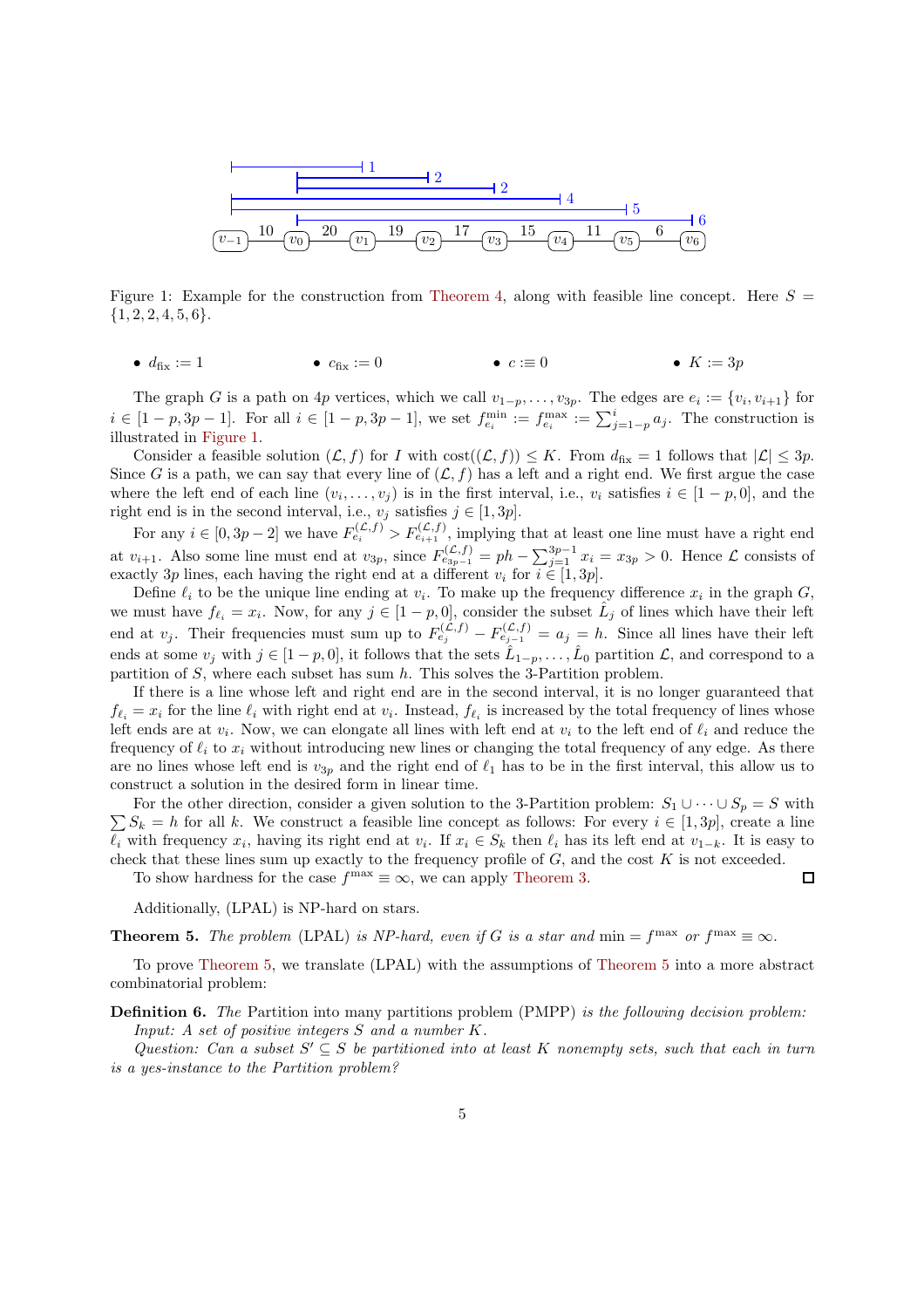#### Lemma 7. (PMPP) *is NP-hard.*

*Proof.* This proof is an adaptation of the reduction described in [\[15\]](#page-19-13). We reduce Partial Latin Square Completion (PLSC) to (PMPP). For a definition of PLSC see [\[15\]](#page-19-13).

Consider a partial Latin square L of dimension  $p \times p$  with m missing entries. Define  $q := 6p - 2$ . We construct a (PMPP) instance from the Latin square by defining  $K := m$  and putting the following numbers into the set  $S$ :

- If color c does not occur in row k, put  $x(k, c) := q(2k 1) (2c 1)$  into S.
- If color c does not occur in column  $\ell$ , put  $y(\ell, c) := q^2(2\ell 1) + (2c 1)$  into S.
- If the cell in row k and column  $\ell$  is empty, put  $z(k, \ell) := q^2(2\ell 1) + q(2k 1)$  into S.

(PMPP) requires that S only contains positive numbers. A quick check of the x-numbers shows that they are positive:  $x(k, c) \ge q - (2c - 1) \ge q - (2p - 1) = 4p - 1 > 0$ . The y- and z-numbers are positive since  $\ell$ , c and k each are positive.

We check that these numbers indeed form a set of size  $3m$ , i.e. they are pairwise different: Assume  $x(k_1, c_1) = x(k_2, c_2)$  holds for some  $k_1, c_1, k_2, c_2 \in [1, p]$ . Considering this equation modulo q, we find  $(2c_1 - 1) \equiv (2c_2 - 1) \mod q$ . Since  $q > 2p - 1$ , it follows:  $c_1 = c_2$ . Hence the equation simplifies to  $q(2k_1 - 1) = q(2k_2 - 1)$ , so also  $k_1 = k_2$ . This shows that the x-numbers are created by an injective map. The same arguments work for pairs of y-numbers and pairs of z-numbers. Now assume  $x(k_1, c_1)$  $y(\ell_2, c_2)$ . It follows:  $(2c_1 - 1) + (2c_2 - 1) \equiv 0 \mod q$ . This is a contradiction, since  $4p - 2 < q$ . Assume  $x(k_1, c_1) = z(k_2, \ell_2)$  or  $y(\ell_1, c_1) = z(k_2, \ell_2)$ . In both cases  $(2c_1 - 1) \equiv 0 \mod q$  would follow, which is a contradiction.

Now we consider all the ways 3 or fewer of these numbers can be a yes-instance to the Partition problem. A single number cannot be a yes-instance. Two numbers also cannot be a yes-instance, since  $S$  is a set and every number is different. Here we work out only some of the possible three-number combinations. The rest can be calculated similarly.

- $z(k_1, \ell_1) = x(k_2, c_2) + y(\ell_3, c_3)$ . Considering this equation modulo q, we find that  $c_2 = c_3$ . Then, dividing by q and again applying modulo, we get  $k_1 = k_2$  and finally  $\ell_1 = \ell_3$ .
- $z(k_1, \ell_1) + x(k_2, c_2) = y(\ell_3, c_3)$ . It would follow:  $(2c_2 1) + (2c_3 1) \equiv 0 \mod q$ , which is not possible, as we have seen before.
- $x(k_1, c_1) = y(\ell_2, c_2) + y(\ell_3, c_3)$ . It would follow:  $(2c_1 1) + (2c_2 1) + (2c_3 1) \equiv 0 \mod q$ . This is not possible, since  $0 < (2c_1 - 1) + (2c_2 - 1) + (2c_3 - 1) \le 6p - 3 < q$ .
- $x(k_1, c_1) = x(k_2, c_2) + x(k_3, c_3)$ . Consider this equation modulo 2. Since q is even, we would obtain  $-1 \equiv -2 \mod 2$ , which is a contradiction. The case of three y-numbers is dealt with in the same way. In the case of three z-numbers, first divide by q.

After considering all combinations, we find that the only way 3 numbers can be a yes-instance to Partition, is by choosing one number from each family x,y and z; importantly these numbers must have matching choices for row, column and color.

Now let  $B_1, \ldots, B_m$  be a solution to (PMPP), i.e. the  $B_i$  are nonempty yes-instances to Partition, are pairwise disjoint and their union is a subset of S. As we have shown, each  $B_i$  contains at least three elements. Since  $|S| = 3m$ , every element of S is used and no  $B<sub>i</sub>$  can contain more than three elements. Then each  $B_i$  corresponds to a triple of x-,y- and z-numbers, which in turn corresponds to a row k, a column  $\ell$  and a color c. We then fill our partial Latin square, by coloring the cell at row k and column  $\ell$  with c, repeating this for every  $B_i$ . Since every z-number was used, the Latin square must now be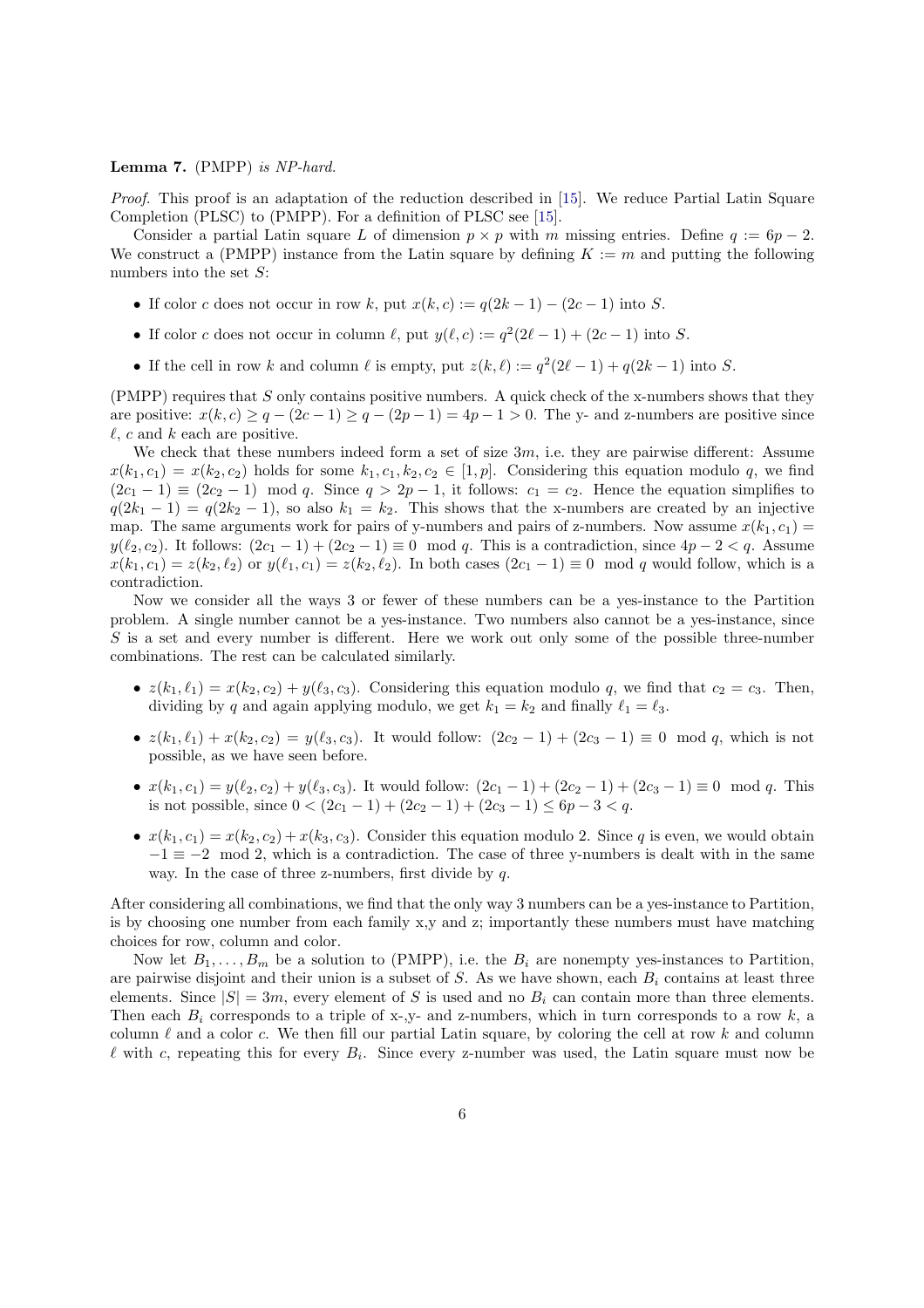

<span id="page-7-0"></span>Figure 2: Example of the relationship between line concepts on stars and number partitions.



<span id="page-7-1"></span>Figure 3: Line planning instance constructed in [Theorem 5.](#page-5-0)

filled. It is also a valid coloring, since for every row/column each missing color appears only in one x-number/y-number.

For the other direction, consider a valid completion of the partial Latin square. Then for each of the m new colorings  $c_i$  in the cell at row  $k_i$  and column  $\ell_i$ , we create  $B_i := \{z(k_i, \ell_i), x(k_i, c_i), y(\ell_i, c_i)\}\.$  Then each  $B_i$  is a yes-instance to the Partition problem, and is contained in S. The created sets are pairwise disjoint, since the Latin square would otherwise have a collision.  $\Box$ 

Before giving a detailed proof of [Theorem 5,](#page-5-0) we sketch the ideas behind it:

Consider an optimal feasible line concept  $(\mathcal{L}, f)$  on a star graph G where  $f^{\min} = f^{\max}$  and the cost only includes the number of lines. We observe that whenever a one-edge line  $\ell_1 \in \mathcal{L}$  shares an edge with some other line  $\ell_2 \in \mathcal{L}$ , we may obtain an equivalent line concept  $\mathcal{L}'$  without edge-sharing, by shortening  $\ell_2$  and increasing the frequency of  $\ell_1$ . Hence, we may assume that only two-edge lines can share an edge with one another. We can visualize the edge intersection between lines as a graph  $H<sub>L</sub>$  where each two-edge line  $(v_i, c, v_j)$  is represented by an edge  $\{v_i, v_j\}$ . The resulting graph  $H_{\mathcal{L}}$  cannot have a cycle, because otherwise we could shift around frequencies to remove some line, yielding a better line concept. Hence  $H_{\mathcal{L}}$  is a forest, and we can use each contained tree, as shown in [Figure 2,](#page-7-0) to obtain a number partition on some subset of the edge frequencies. This makes the equivalence to (PMPP) apparent.

With this intuition, the proof of [Theorem 5](#page-5-0) proceeds as follows:

*Proof.* We show a reduction of (PMPP) to the decision version of (LPAL). Let the set of positive integers  $S = \{x_1, \ldots, x_m\}$  and the lower bound K be given as an input to (PMPP).

We construct our instance  $I = (G = (V, E), d_{fix}, c_{fix}, c, f^{min}, f^{max})$  with decision parameter K' as follows:

•  $d_{fix} := 1$  •  $c_{fix} := 0$  •  $c := 0$  $\bullet$   $K' := m - K$ 

For the construction of G and  $f^{\min} = f^{\max}$  see [Figure 3.](#page-7-1)

Let a solution  $Sol = ((A_1, B_1), \ldots, (A_K, B_K))$  to the (PMPP) instance be given, i.e. the sets  $A_1, \ldots, A_K, B_1, \ldots, B_K$  are nonempty and form a partition of some subset of S, with  $\sum A_i = \sum B_i$  for all  $i \in [1, K]$ . We construct a solution to (LPAL) using [Algorithm 1.](#page-8-0)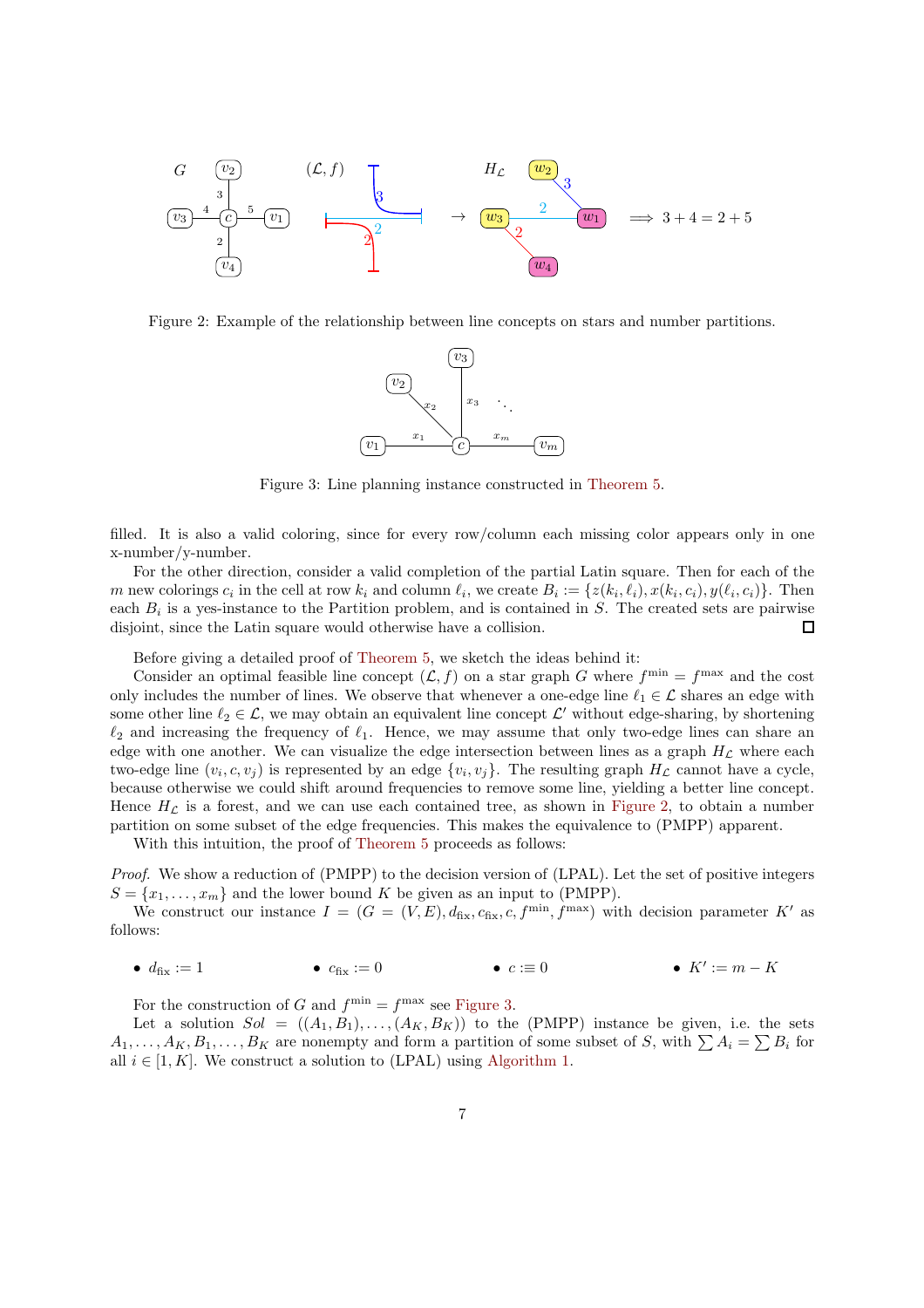<span id="page-8-0"></span>Algorithm 1 Constructing a line concept from a (PMPP) solution

1:  $\mathcal{L} = \emptyset$ 2: for  $(A, B) \in Sol$  do 3: Treat the numbers in A and B as mutable data structures, which can store a value and an index. 4: Assign to each y in A and B an index i such that  $x_i = y$ . 5: while  $|A| > 0$  and  $|B| > 0$  do 6:  $a = \min(A)$ 7:  $b = \min(B)$ 8: if  $a < b$  then 9: Add to  $\mathcal L$  a line from  $v_{a.index}$  to  $v_{b.index}$  with frequency a 10:  $A$ .remove(a) 11:  $b = a$ 12: else if  $a > b$  then 13: Add to  $\mathcal L$  a line from  $v_{a.index}$  to  $v_{b.index}$  with frequency b 14: B.remove(b) 15:  $a = b$ 16: else 17: Add to  $\mathcal L$  a line from  $v_{a.index}$  to  $v_{b.index}$  with frequency a 18: A.remove(a) 19: B.remove(b) 20: end if 21: end while 22: end for 23: for  $i \in [1, n]$  where  $v_i$  is not covered yet **do** 24: Add to  $\mathcal L$  a line from  $v_i$  to c with frequency  $x_i$ 25: end for

This algorithm uses each partition to reduce the number of lines needed to create a feasible line concept. We observe:

- When entering line 2, it holds: Every edge of G which is covered by some lines of  $\mathcal{L}$ , has the lines add up to the correct frequency.
- When entering line 5, it holds:  $\Sigma A = \Sigma B$ .
- Every iteration of the while-loop adds one new line, and removes at least one entry from A or B.
- Since  $\Sigma A = \Sigma B$  is an invariant, the case of line 17 must be reached eventually for every  $(A, B) \in Sol$ .

Define  $S' := \bigcup_{i=1}^K A_i \cup B_i$ . It follows:

- In each iteration of the outer for-loop, at most  $|A| + |B| 1$  lines are created.
- Before reaching line 23, at most  $\sum_{i=1}^{K}(|A_i| + |B_i| 1) = |S'| K$  lines are created.
- In the remaining algorithm, exactly  $|S \setminus S'|$  lines are created.

It is easy to check that the algorithm creates a feasible line concept. It contains at most  $|S'| - K + |S \setminus S'|$  $|S| - K = m - K = K'$  lines, so its cost is below the bound.

For the other direction, consider a solution  $(\mathcal{L}, f)$  to I with cost at most K', i.e. with at most  $m - K$ lines. Let  $m_1$  be the number of one-edge lines, and  $m_2$  the number of two-edge lines in  $\mathcal{L}$ . We may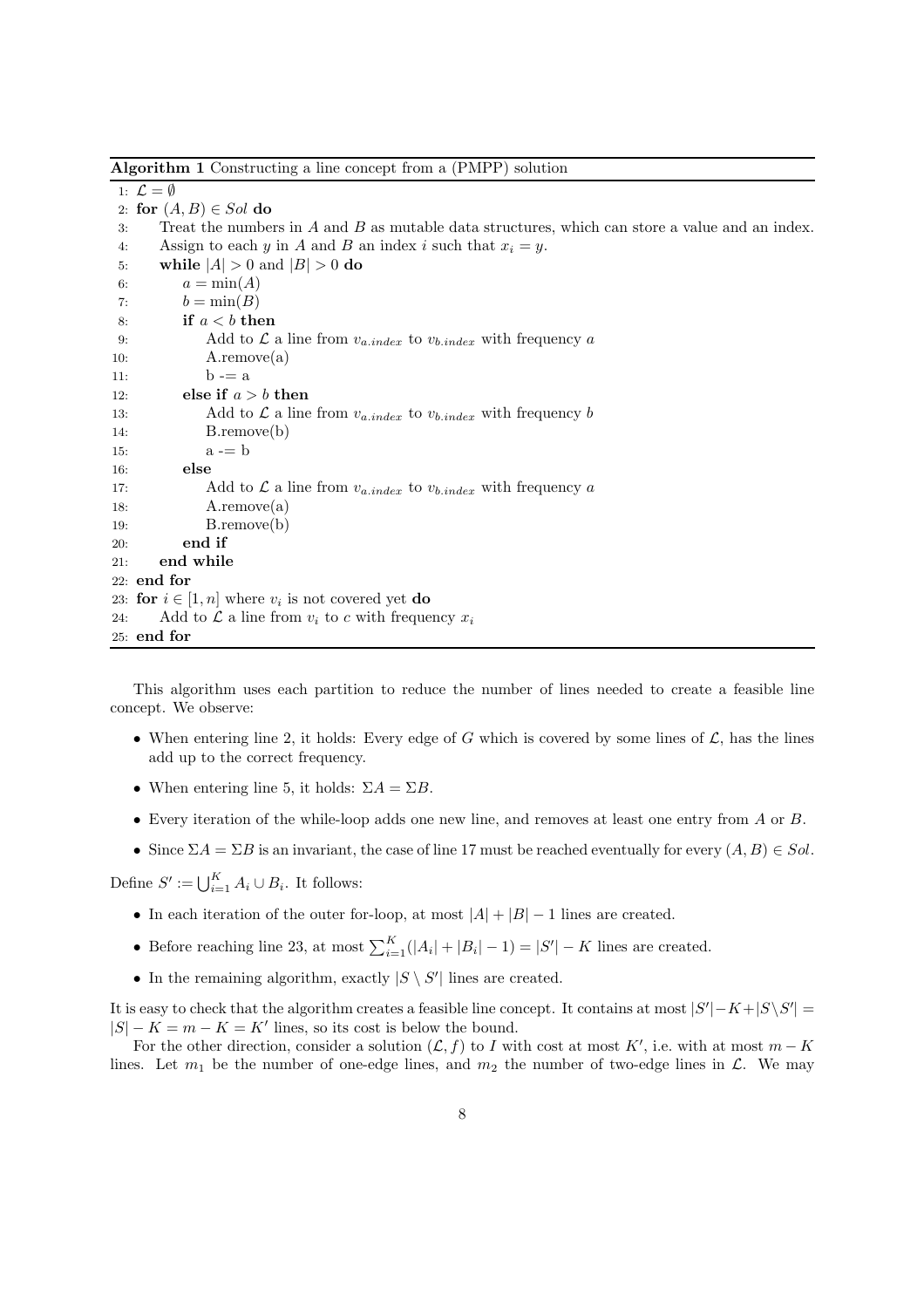assume that one-edge lines do not overlap with any other line, as in that case we can cut down the other lines and adjust the frequency, preserving the line concept's feasibility. We construct an auxiliary graph  $H_{\mathcal{L}}$  as follows: Start with the vertices  $v_1, \ldots, v_m$ . Any two-edge line  $l \in \mathcal{L}$  connects some  $v_i$  to some  $v_j$ , with  $i \neq j$ . For each such line, create an edge  $\{v_i, v_j\}$  in  $H_{\mathcal{L}}$ . Any one-edge line  $l \in \mathcal{L}$  connects c to some  $v_i$ . For each such line, delete the vertex  $v_i$ . We do not need to delete any edges, since we assumed that one-edge lines do not overlap. Now  $H_{\mathcal{L}}$  has  $m - m_1$  vertices and  $m_2 = K' - m_1 = m - m_1 - K$  edges. Hence  $H_{\mathcal{L}}$  contains a forest of at least K separate trees. Call these trees  $T_1, \ldots, T_K$ . Since every edge of G has a positive  $f^{\min}$ , every edge must be covered by some line  $l \in \mathcal{L}$ . It follows that every vertex of  $H_{\mathcal{L}}$ has at least one incident edge. This means that each tree  $T_i$  contains at least two vertices.

Each tree  $T_i$  is also a bipartite graph. Let  $(P_1 := \{v_j : j \in J_1\}, P_2 := \{v_j : j \in J_2\})$  for some  $J_1, J_2$  be a bipartition of  $T_i$ . By construction, every line  $\ell \in \mathcal{L}$  is either disjoint from  $T_i = P_1 \cup P_2$ , or connects  $P_1$ with  $P_2$ , i.e.  $\emptyset \neq V(\ell) \cap P_1 \iff \emptyset \neq V(\ell) \cap P_2$ . Therefore it holds:

$$
\sum_{j \in J_1} x_j = \sum_{j \in J_1} \sum_{\substack{\ell \in \mathcal{L}: \\ \{v_j, c\} \in E(\ell)}} f_\ell = \sum_{\substack{\ell \in \mathcal{L}: \\ \emptyset \neq V(\ell) \cap P_1}} f_\ell
$$
\n
$$
= \sum_{\substack{\ell \in \mathcal{L}: \\ \emptyset \neq V(\ell) \cap P_2}} f_\ell = \sum_{j \in J_2} \sum_{\substack{\ell \in \mathcal{L}: \\ \{v_j, c\} \in E(\ell)}} f_\ell = \sum_{j \in J_2} x_j.
$$

Then  $({x_i : j \in J_1}, {x_i : j \in J_2})$  is a nonempty solution to the Partition problem. We repeat this for every tree  $T_i$ , to get K disjoint number partitions, solving (PMPP).

To show hardness for the case  $f^{\text{max}} \equiv \infty$ , we can apply [Theorem 3.](#page-3-2)

 $\Box$ 

The presented hardness results in this section actually show *strong* NP-hardness, i.e. even when we restrict the numerical parameters of (LPAL) instances to be (polynomially) small compared to the graph, the problem remains NP-hard.

### <span id="page-9-0"></span>4 Hardness of approximation

In this section we show that in the case  $d_{fix} = 0$ , no polynomial time approximation algorithm for (LPAL) can have a sub-linear performance ratio. Even when additionally  $f^{\text{max}} \equiv \infty$ , no constant-factor polynomial time approximation is possible.

**Theorem 8.** Assuming  $P \neq NP$ , the problem (LPAL) *cannot be approximated within a factor of*  $n^{1-\epsilon}$ *by a polynomial-time algorithm, even in the case*  $d_{\text{fix}} = 0$ .

*Proof.* We prove this using a gap-producing reduction from the Hamiltonian path problem (for a definition, see [\[19\]](#page-20-9)).

Let  $G$  be a directed graph of size  $n$ . We claim that a line planning instance  $I = (G', d_{\text{fix}}, c_{\text{fix}}, c, f^{\text{min}}, f^{\text{max}})$  with  $d_{\text{fix}} = 0$ ,  $c_{\text{fix}} = 1$  and  $c \equiv 0$  can be constructed from G in polynomial time, where two special vertices  $v_1$  and  $v_2$  are marked, and it holds:

- If G has a Hamiltonian path: I can be solved using a single line, with endings  $v_1$  and  $v_2$ .
- If G has no Hamiltonian path: I cannot be solved using a single line, i.e. I requires at least two lines.

To construct I, we first apply the reduction from  $[12]$  to G, creating an (LPAL) instance that can be solved using a single line if and only if G has a Hamiltonian path. Then we add two vertices  $u_1$  and  $u_2$ , which we connect to all other vertices, using edges having  $f_e^{\min} = 0$ . To  $u_1$  we connect a new vertex  $v_1$ ,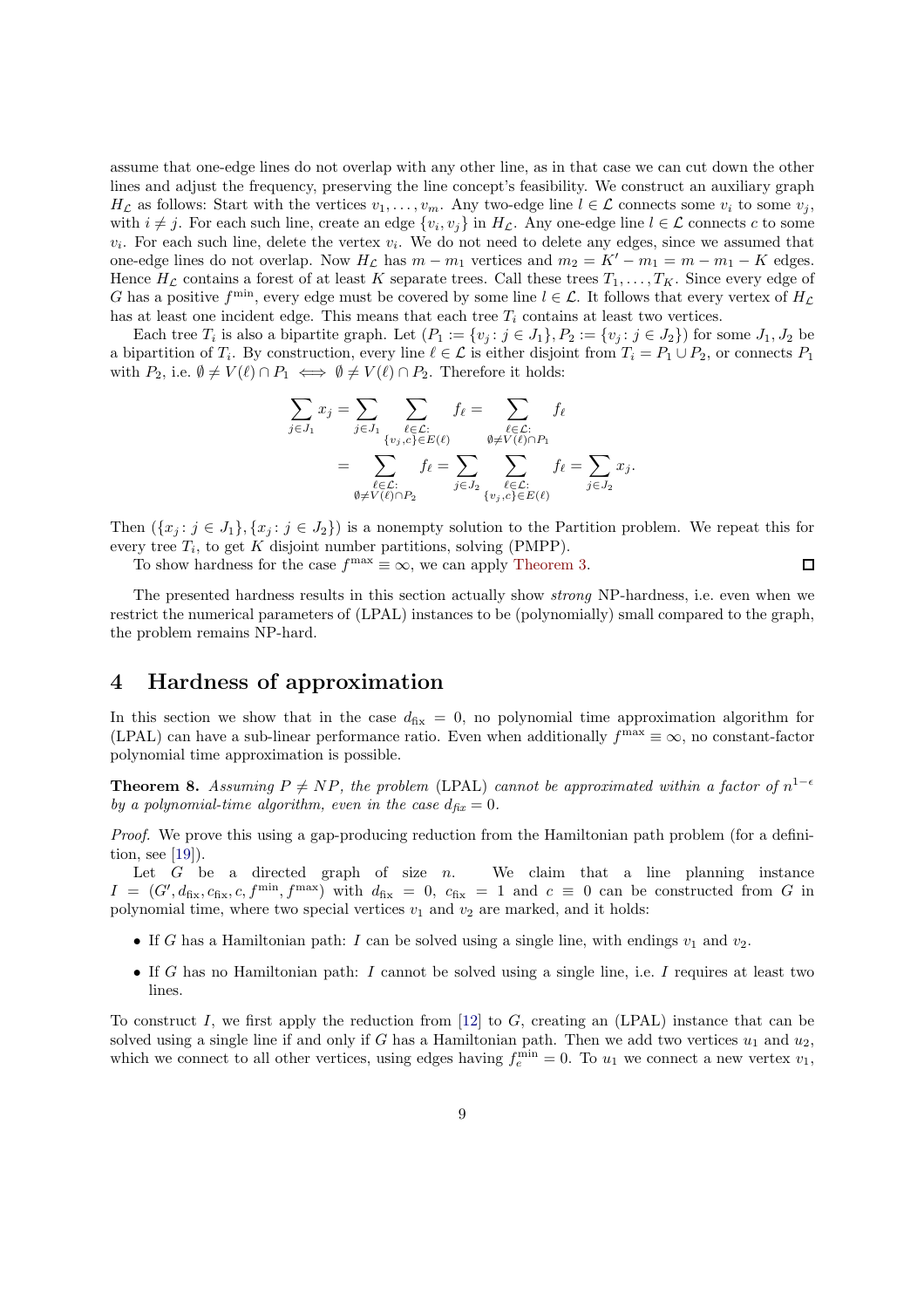likewise we connect a new vertex  $v_2$  to  $u_2$ , this time using edges having  $f_e^{\text{min}} = 1$ . This forces a line from  $v_1$  to  $v_2$ , but otherwise preserves the reduction equivalence.

Starting from G', for any  $k \in \mathbb{N}_{\geq 1}$ , we can construct a graph  $G_k$  as follows: Create k copies of G', and for all  $i \in [1, k-1]$ , add an edge between  $v_2$  of copy i and  $v_1$  of copy  $i+1$ . Call these  $k-1$  new edges *connectors*. Then  $G_k$  consists of kn vertices. Consider a new line planning instance  $I_k$  on  $G_k$ , where we also copied the weights from I onto  $G_k$ , and have  $f_e^{\max} = 1$  on the connectors. If G has a Hamiltonian path, then  $I_k$  can be solved using a single line, which we get by concatenating the lines for each copy of G′ , with help of the connectors.

We say a line  $\ell$  *visits* copy i, if the vertices of  $\ell$  and the i-th copy of G' intersect. If G has no Hamiltonian path, then each copy of  $G'$  must be visited by at least two different lines, totaling at least  $2k$ visits. A single line can visit multiple copies of G', but must cross a connector for each additional visit. Since  $f_e^{\text{max}} = 1$ , every connector can only be crossed once. This affords us  $k-1$  visits. The remaining  $k+1$  visits must be paid by different lines, i.e. any line concept  $\mathcal L$  solving  $I_k$  needs  $|\mathcal L| \geq k+1$ .

Now assume that for some  $\epsilon \in (0,1]$ , we can approximate (LPAL) within  $n^{1-\epsilon}$  using an algorithm A in polynomial time. Then we define  $k := \lfloor 1 + n^{(1-\epsilon)/\epsilon} \rfloor$ , i.e. k is the smallest integer larger than  $n^{(1-\epsilon)/\epsilon}$ . Given a graph G as input to the Hamiltonian path problem, we construct  $I_k$ , which has size kn, which is bounded by a polynomial in  $n$ . Then apply algorithm  $A$ , to get an approximate solution of cost  $a$ . If G has a Hamiltonian path, then the optimal solution to  $I_k$  has value 1. Hence  $a \leq 1 \cdot (kn)^{1-\epsilon}$  and  $a/k \leq n^{1-\epsilon}k^{-\epsilon} < n^{1-\epsilon} \cdot (n^{(1-\epsilon)/\epsilon})^{-\epsilon} = 1$ . Thus  $a < k$ .

If G has no Hamiltonian path, then the optimal solution to  $I_k$  has value at least k, hence also  $a \geq k$ . By comparing a to  $k$ , we can determine whether G has a Hamiltonian path in polynomial time, implying  $P = NP$ .  $\Box$ 

Since an n-approximation (or worse) for  $(LPAL)$  is useless in practice, we want to weaken the lower bound by putting more restrictions on the considered instances. In the preceding hardness proof, it was essential that we can use  $f^{\text{max}}$  to bound the frequencies.

In contrast we now consider instances, where  $f^{\text{max}} \equiv \infty$ .

**Theorem 9.** Assuming  $P \neq NP$ , the problem (LPAL) cannot be approximated within any constant *factor by a polynomial-time algorithm, even in the case*  $d_{\text{fix}} = 0$  and  $f^{\text{max}} \equiv \infty$ .

*Proof.* In this proof we assume all (LPAL) instances  $I = (G = (V, E), d_{\text{fix}}, c_{\text{fix}}, c, f^{\text{min}}, f^{\text{max}})$  to have  $f^{\text{max}} \equiv \infty$ ,  $d_{\text{fix}} = 0$ ,  $c_{\text{fix}} = 1$ ,  $c \equiv 0$  and  $f^{\text{min}}_e \in \{0, 1\}$  for all  $e \in E$ .

Let  $I = (G = (V, E), d_{\text{fix}}, c_{\text{fix}}, c, f^{\text{min}}, f^{\text{max}})$  be an (LPAL) instance. We call any edge  $e = \{v_1, v_2\} \in E$ with  $f_e^{\text{min}} = 1$  and  $\deg(v_1) = 1$  an *antenna*. Declare  $v_1$  to be the *tip* of the antenna. We call I nice if it has exactly two distinct antennae.

Let p be a path on G and  $V' \subseteq V$ . The *restriction* of p to V' is the sequence obtained from p by removing all vertices not in  $V'$ . We call the restriction *proper* if it is a path on  $V'$ .

When we add a new antenna to an instance I, it may need more lines to be solved, but certainly not fewer. If  $I$  can be solved using just a single line, then it has at most two antennae. If  $I$  has exactly two antennae, then the single line must have its ends at the antenna tips. However, if  $I$  has fewer than two antennae, there is a way to attach new antennae until we have two, such that the resulting instance can still be solved using a single line.

Let I and J be nice instances. Define  $I \times J$  as the following construction: Take J and replace every edge  $e = \{u, v\}$ , where  $f_e^{\min} = 1$ , by a copy of *I*; then *u* and *v* are identified with the antenna tips of that copy. For an example of  $I \times J$ , see [Figure 4.](#page-11-0)

We claim that  $I \times J$  is also nice. In particular the antennae of  $I \times J$  are part of two different copies of I. Denote these copies by  $A^1_{I\times J}$  and  $A^2_{I\times J}$ . Let  $\ell$  be a path on  $I\times J$  and  $C$  be some copy of I which is part of  $I \times J$ . There are only two vertices where  $\ell$  can enter or leave C. If  $\ell$  starts outside C, it can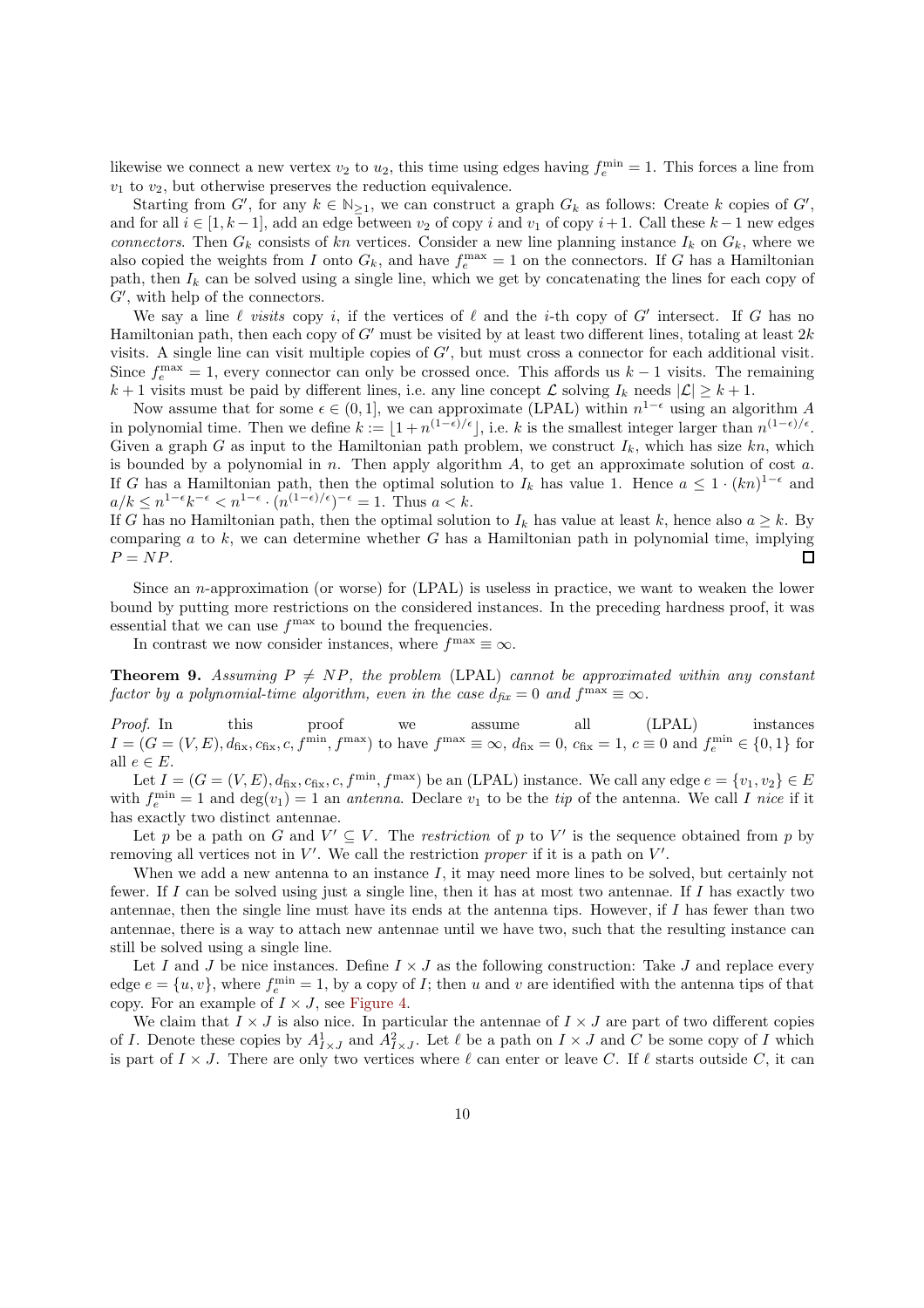

<span id="page-11-0"></span>Figure 4: Example construction of  $I \times J$ . Edges with  $f_e^{\min} = 1$  are red, other edges are dashed.

enter C at most once. In that case, the restriction of  $\ell$  to C is proper. If  $\ell$  starts inside C, it may leave and enter again, which makes the restriction improper.

Now assume I can be solved by a single line  $\ell_I$ , and J by a single line  $\ell_J$ . Because I is nice,  $\ell_I$  ends in its antennae. We obtain a line that solves  $I \times J$ , by replacing every edge e on  $\ell_J$ , where  $f_e^{\min} = 1$ , by a copy of  $\ell_I$ .

If we instead assume that I requires at least  $k$  lines to be solved and  $J$  requires at least two, then it follows that  $I \times J$  requires at least  $k + 1$ . We prove this by contradiction: Assume there are k lines  $\ell_1,\ldots,\ell_k$  that solve  $I \times J$ . Let  $\iota \in \{1,2\}$ . Because of the special positioning of  $A_{I \times J}^{\iota}$ , it can be observed that any line starting inside  $A_{I\times J}^i$ , which leaves  $A_{I\times J}^i$ , cannot enter  $A_{I\times J}^i$  again. Hence, any line on  $I\times J$ can be restricted properly to  $A_{I\times J}^i$ . Since each copy of I inside  $I \times J$  requires k lines to be solved, we deduce that each line  $\ell_i$  for  $i \in [1, k]$  intersects both  $A^1_{I \times J}$  and  $A^2_{I \times J}$ . If some line would start inside a copy of I, which is neither  $A^1_{I\times J}$  nor  $A^2_{I\times J}$ , then it could not visit both  $A^1_{I\times J}$  and  $A^2_{I\times J}$ , as it would get stuck in an antenna of  $I \times J$ . From this we conclude that any line  $\ell_i$  can be properly restricted to any copy of I in  $I \times J$ . Again, each copy of I inside  $I \times J$  requires k lines to be solved, so now every line  $\ell_i$  has to intersect every copy of I. Choose an arbitrary  $\ell_i$ . Because it visits each copy of I associated to every edge e of J where  $f_e^{\text{min}} = 1$ , we can restrict it to the vertices of J, and obtain a path r on J, visiting all edges e with  $f_e^{\min} = 1$ . But then r would solve J, which contradicts our assumption.

For an (LPAL) instance I and a number  $k \in \mathbb{N}_{\geq 1}$  we define  $I^k$  as the repeated product  $((I \times I) \times ...) \times I$ of k factors. If I can be solved using a single line,  $I^k$  can as well. Otherwise  $I^k$  requires at least  $k+1$ lines.  $I^k$  contains at most  $n^{2k}$  vertices.

Now assume that for some  $\alpha \in [1,\infty)$ , (LPAL) can be approximated within  $\alpha$  using an algorithm A in polynomial time. Define  $k := |\alpha|$ . We show how to decide the Hamiltonian path problem in polynomial time, implying  $P = NP$ .

Let G be a directed graph. Apply the reduction from [\[12\]](#page-19-9) to G to obtain an (LPAL) instance  $I_0$  that is solvable using a single line if and only if  $G$  has a Hamiltonian path. If  $I_0$  has more than two antennae, we know G has no Hamiltonian path. If  $I_0$  has two or fewer antennae, we consider all possible ways to attach the missing antennae (if  $I_0$  is nice, there is only one way, i.e. attaching none). This gives us a list L of at most  $n^2$  nice instances. If  $I_0$  is solvable using a single line, then some  $I \in L$  is too. We repeat the following for every  $I \in L$ :

First construct  $I^k$ . This is possible in polynomial time, since k does not depend on n. Apply A to  $I^k$ to obtain an approximately optimal line concept that has cost  $x$ . If  $I$  can be solved using one path, the minimal cost of solving  $I^k$  is 1. Hence  $x \leq \alpha$ . Otherwise the minimal cost of solving  $I^k$  is  $k+1$ , hence  $x \geq k+1 > \alpha$ . It follows that by comparing x to  $\alpha$ , we can determine whether I can be solved using one path.

If none of the  $I \in L$  can be solved using one path, then G has no Hamiltonian path. Otherwise we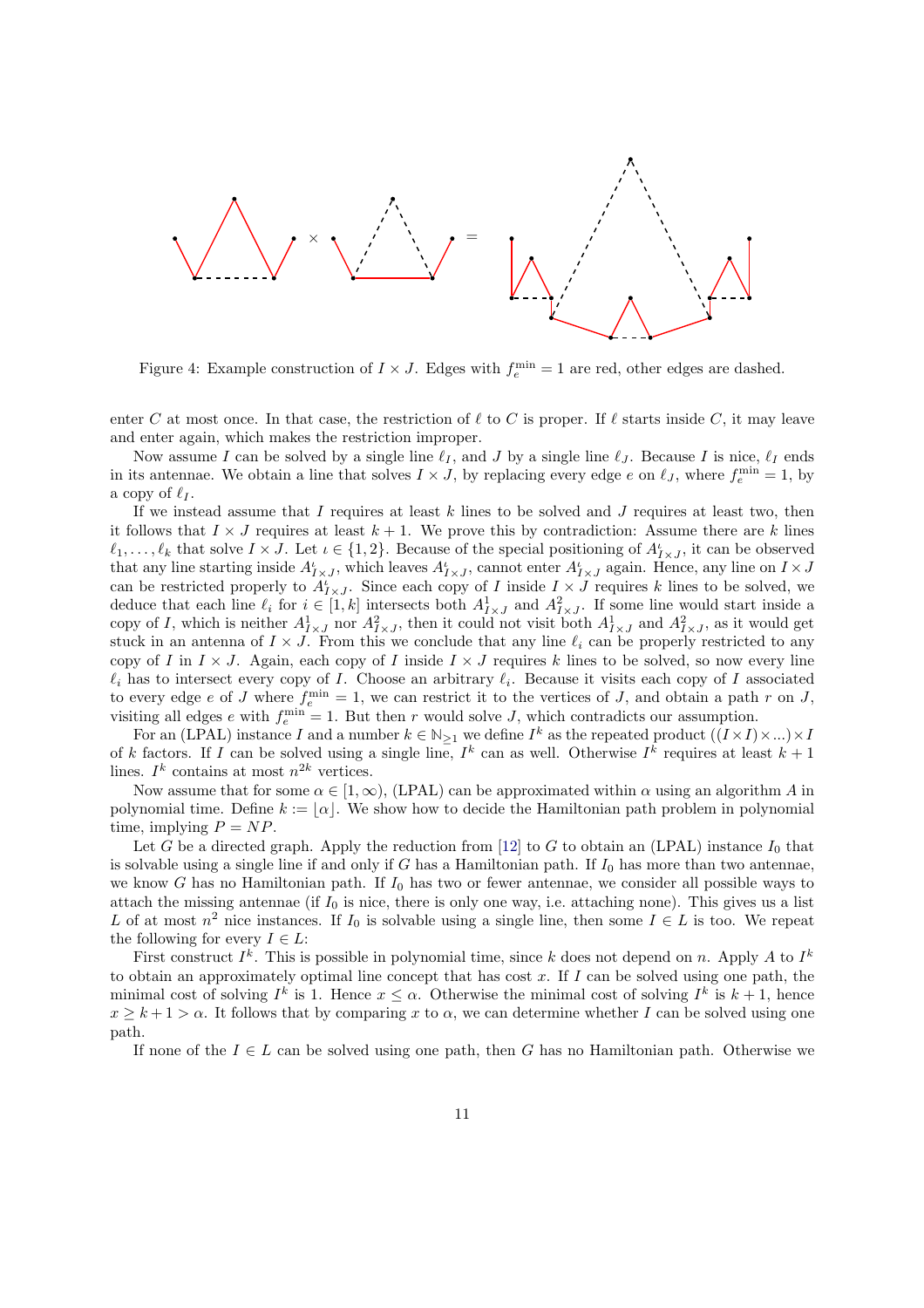know G has a Hamiltonian path.

As this hardness result is weaker, we could hope to find an approximation algorithm where the error grows only very slightly in n. This is an interesting open problem.

## <span id="page-12-0"></span>5 Optimal line planning for stars

While (LPAL) is NP-hard for paths if  $d_{fix} > 0$ , the problem is easier when no frequency-independent costs are considered, i.e., for  $d_{fix} = 0$ . Here, the costs do not increase if edges are covered by multiple lines, ending at different terminals. We can show that optimal solutions have a special structure by rewriting the cost function

<span id="page-12-2"></span>
$$
\text{cost}((\mathcal{L}, f)) = \underbrace{d_{\text{fix}}}_{=0} \cdot |\mathcal{L}| + \sum_{\ell \in \mathcal{L}} \text{cost}_{\ell} \cdot f_{\ell} = \sum_{e \in E} c_e \cdot F_e^{(\mathcal{L}, f)} + c_{\text{fix}} \cdot \sum_{\ell \in \mathcal{L}} f_{\ell}.
$$
 (1)

As all edges in a star are incident to a central vertex, there is an optimal solution where each edge  $e \in E$  is covered exactly  $f_e^{\min}$  times, i.e.,  $F_e^{(\mathcal{L},f)} = f_e^{\min}$ . Thus, it remains only to minimize the frequencydependent fixed costs  $c_{fix} \cdot \sum_{\ell \in \mathcal{L}} f_{\ell}$  in [\(1\)](#page-12-2). As each line contains either one or two edges and two-edge lines reduce the costs by  $c_{fix}$ , this is equivalent to minimizing the total frequency of one-edge lines.

It is easy to see that each of the following conditions guarantees optimality of the line concept as in each case as many edges as possible are "paired up" to two-edge lines:

- 1. There is no one-edge line.
- 2. There is one one-edge line with frequency one.
- 3. There is an edge with  $\bar{e} \in E$  with  $f_{\bar{e}}^{\min} > \sum_{e \in E \setminus \{\bar{e}\}} f_e^{\min}$  and  $\sum_{\ell \in \mathcal{L}} f_{\ell} = f_{\bar{e}}^{\min}$ .

In [Algorithm 2,](#page-13-0) we present a polynomial time algorithm that finds an optimal solution to (LPAL). Starting with a list of edges sorted by decreasing  $f_e^{\min}$ , (LPAL) is iteratively solved for the first k edges,  $k \in \{1, \ldots, |E|\}$  such that one of the optimality conditions 1, 2 or 3 is satisfied at the end of each iteration. The one-edge lines with positive frequency are stored in the set  $\bar{E}$  which never contains more than one edge.

After iteration 1,  $\bar{E} = \{e_1\}$  and condition 3 is satisfied. In iteration k, the edge  $e_k$  is paired up with  $\text{edge } \overline{e} \in \overline{E} \text{ creating a new two-edge line if } \overline{E} \text{ is not empty. If } f_{(\overline{e})} > f_{e_k}^{\min}, \overline{f}_{e_k}^{\min} \text{ is reduced to zero, } \overline{E} = \{\overline{e}\}\$ and condition 3 is satisfied. If  $f_{(\bar{e})} = f_{e_k}^{\min}$ ,  $\bar{f}_{e_k}^{\min}$  and  $f_{(\bar{e})}$  are reduced to zero,  $\bar{E} = \emptyset$  and condition 1 is satisfied. If  $f_{(\bar{e})} < f_{e_k}^{\min}$  or  $\bar{E} = \emptyset$  in line 4,  $\bar{E} = \{e_k\}$  in the for-loop starting in line 12 and we have to show that at the end of the iteration either condition 1 or 2 is satisfied. As the list of edges is sorted by decreasing  $f_e^{\min}$ , we know that the total frequency of all already constructed lines is at least  $\frac{f_{e_k}^{\min}}{2}$  such that we can split already existing lines and create two new ones containing  $e_k$ . Thus, in line  $17 \bar{f}_{e_k}^{\min}$  is either zero or one, such that optimality condition 1 or 2 is satisfied and we get the following theorem.

<span id="page-12-1"></span>**Theorem 10.** [Algorithm 2](#page-13-0) finds an optimal solution to (LPAL) for stars with  $d_{fix} = 0$  in  $\mathcal{O}(n^3)$ .

*Proof.* Note that [Algorithm 2](#page-13-0) computes a line concept that covers each edge  $e \in E$  exactly  $f_e^{\min}$  times, i.e.  $F_e^{(L,f)} = f_e^{\min}$ . To prove optimality for  $d_{fix} = 0$ , we therefore only have to show that the total frequency of one-edge lines is minimized.

At the start of each for loop in line [3,](#page-13-0)  $\bar{E}$  contains the edges for which a one-edge line with positive frequency exists. Note that there is always at most one edge  $\bar{e} \in \bar{E}$ , as by the choice of a in line 5,  $f_e^{\min}$ can only be positive if  $f_{(\bar{e})}$  is set to zero. Thus the line concept  $(\mathcal{L}, f)$  created in line 22 contains at most one one-edge line with positive frequency.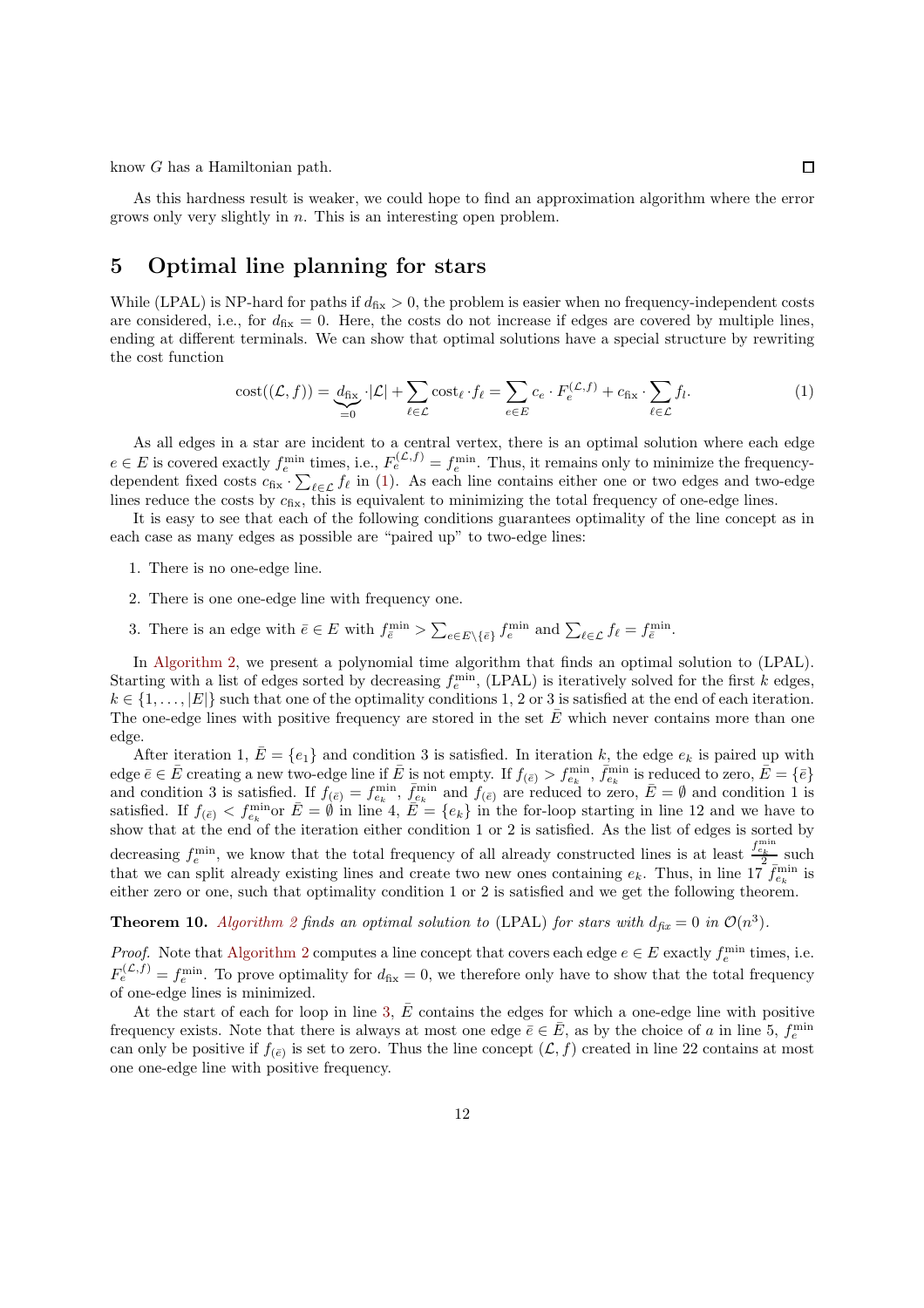<span id="page-13-0"></span>Algorithm 2 Finding an optimal solution to (LPAL) for stars

**Input:** An instance  $(G, d_{\text{fix}}, c_{\text{fix}}, c, f^{\text{min}}, f^{\text{max}})$  where  $d_{\text{fix}} = 0$  and  $G = (V, E)$  is a star. 1:  $E_{\text{list}} = [e_1, \ldots, e_m]$  list of edges in E, sorted decreasingly by  $f_e^{\min}$ ,  $\bar{E} = \emptyset$ ,  $\bar{f}^{\min} = f^{\min}$ 2:  $f_{(e)} = 0, f_{(e_i, e_j)} = 0$  for all  $e, e_i, e_j \in E, i > j$ 3: for  $e_k \in E$ <sub>list</sub> do 4: if there is  $\bar{e} \in \bar{E}$  then 5:  $a = \min\{f_{(\bar{e})}, f_{e_k}^{\min}\}\$ 6:  $f_{(\bar{e})} = a, f_{(e_k, \bar{e})} = a$ 7:  $\overrightarrow{f}_{e_k}^{\min}$   $\overrightarrow{=}$  a 8: if  $f_{(\bar{e})} = 0$  then 9:  $\overline{E} = \emptyset$ 10: end if 11: end if 12: **for**  $e_i, e_j \in \{e_1, \ldots, e_{k-1}\}\$  with  $i > j$ ,  $f_{(e_i, e_j)} > 0$  and  $\bar{f}_{e_k}^{\min} > 1$  **do** 13:  $b = \min \left\{ f_{(e_i, e_j)}, \left| \frac{\bar{f}_{e_k}}{2} \right| \right\}$ 14:  $f_{(e_i,e_j)} = b, f_{(e_k,e_i)} \to b, f_{(e_k,e_j)} \to b$ 15:  $\bar{f}_{e_k}^{\min} = 2 \cdot b$ 16: end for 17: if  $\bar{f}_{e_k}^{\min} > 0$  then 18:  $f_{(e_k)} = \bar{f}_{e_k}^{\min}, \, \bar{E} = \{e_k\}$ 19: end if 20: end for 21:  $\mathcal{L} = \{(e_i, e_j): f_{(e_i, e_j)} > 0\} \cup \{(e): f_{(e)} > 0\}, f = f | \mathcal{L}$ 22: Output  $(\mathcal{L}, f)$ 

- If there is no one-edge line, the line concept is optimal as in condition 1.
- If there is a one-edge line containing the first edge  $e_1$  of  $E_{\text{list}}$ , i.e. the edge with the highest  $f^{\min}$ , then in line 5 the minimum *a* is always chosen as  $f_e^{\min}$  for  $e \neq e_1$ , i.e.  $f_{e_1}^{\min} > \sum_{e \neq e_1} f_e^{\min}$ . In this case, all lines contain edge  $e_1$  and thus  $\sum_{\ell \in \mathcal{L}} f_{\ell} = f_{e_1}^{\min}$  such that  $(\mathcal{L}, f)$  is optimal, see condition 3.
- Otherwise, there is a one-edge line that does not contain the first edge. Here, we show that for any  $e_k \neq e_1$  in the outer-loop (lines 3 to 20) with  $\bar{f}_{e_k}^{\min} > 0$  in line 17 also  $\bar{f}_{e_k}^{\min} = 1$  holds. Then, we have one one-edge line with frequency one and the line concept is optimal according to condition 2. As  $\bar{f}_{e_k}^{\min}$  is only reduced in the algorithm,  $\bar{f}_{e_k}^{\min} > 0$  can only hold in line 17 if it already holds before the for-loop starting in line 12. Note that in this case,  $k > 2$  holds. We want to show that  $\bar{f}_{e_k}^{\min}$  is reduced in the for-loop (lines 12 to 16) until  $\bar{f}_{e_k}^{\min} \in \{0,1\}$ . Suppose to the contrary, that  $\bar{f}_{e_k}^{\min} > 1$ in line 17. Then the minimum b chosen in line 13 always has been chosen as  $f_{(e_i,e_i)}$  and we get

$$
\sum_{\substack{(e_i, e_j):\\i, j < k}} f_{(e_i, e_j)} < \alpha
$$

where  $\alpha$  is the value of  $\bar{f}_{e_k}^{\min}$  before starting the for-loop in line 12. We know that  $\alpha = f_{e_k}^{\min}$  if  $\bar{E} = \emptyset$ in line 4 and  $\alpha = f_{e_k}^{\min} - f_{(e_k, \bar{e})}$  if  $\bar{E} = \{\bar{e}\}\$ in line 4. To simplify the notation in the following we set  $f_{(e_k,\bar{e})}=0$  if  $\bar{E}=\emptyset$ . As at the beginning of the for-loop in line 4 for  $e_k$  all edges  $e_i, i \in \{1,\ldots,k-1\},$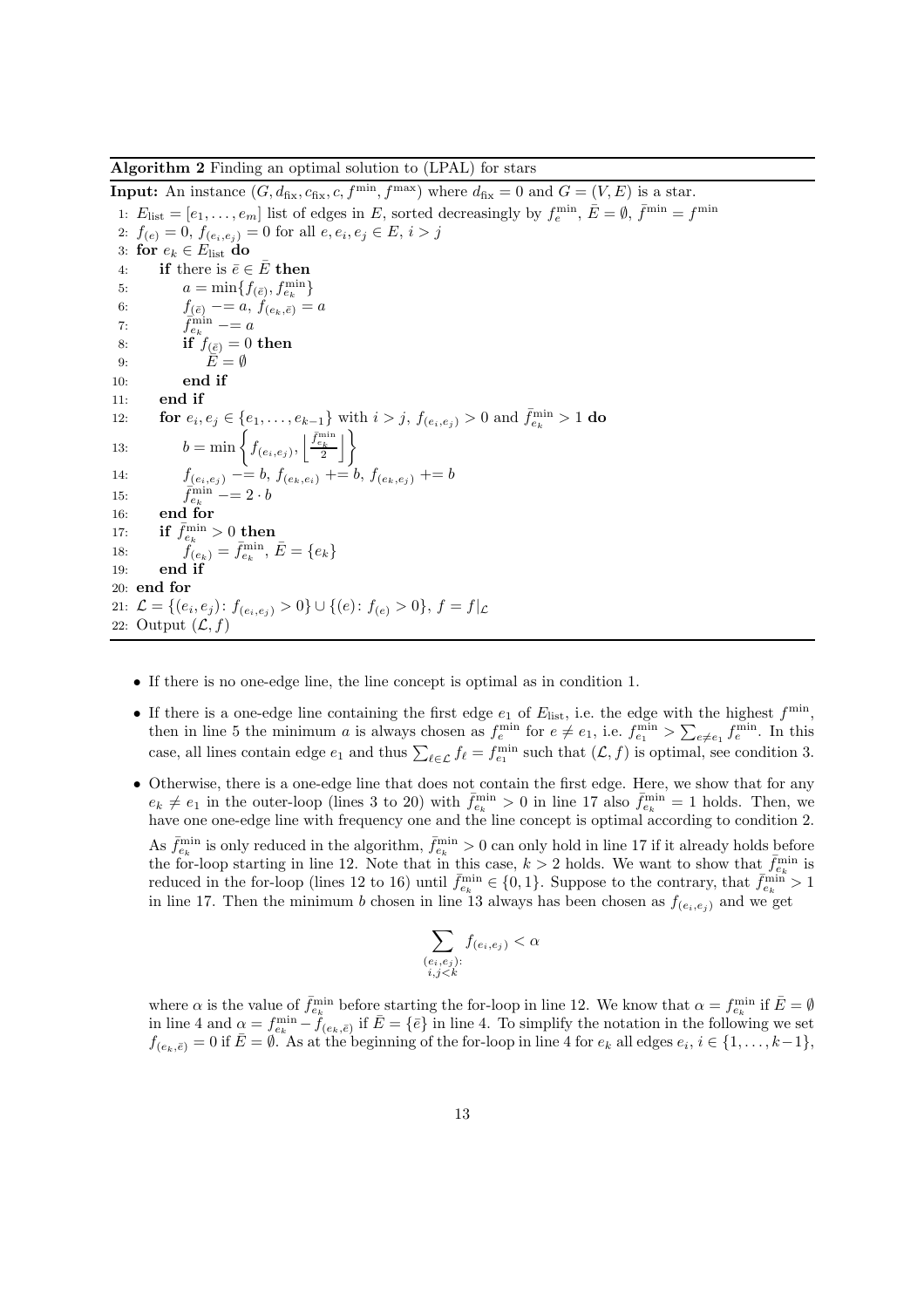are covered  $f_{e_i}^{\min}$ -times we get

$$
\sum_{\substack{(e_i, e_j):\\i,j < k}} f_{(e_i, e_j)} + f_{(e_k, \bar{e})} \ge \frac{1}{2} \sum_{i=1}^{k-1} f_{e_i}^{\min} \ge \frac{1}{2} \cdot 2 \cdot f_{e_k}^{\min} = f_{e_k}^{\min}
$$

and thus

$$
\sum_{\substack{(e_i,e_j):\\i,j
$$

which is the desired contradiction.

The runtime of [Algorithm 2](#page-13-0) can be estimated in the following way: There are  $|E| = |V| - 1 = n - 1$ iterations of the outer for-loop starting in line 3 and  $\mathcal{O}(n^2)$  iterations of the inner for-loop starting in line 12. As sorting  $E_{\text{list}}$  in line 1, initializing the frequencies in line 2 and reconstructing the line concept in line 22 are also in  $\mathcal{O}(n^3)$ , the total runtime of [Algorithm 2](#page-13-0) is  $\mathcal{O}(n^3)$ .  $\Box$ 

### <span id="page-14-0"></span>6 Optimal line planning for trees

Since paths are special instances of trees, (LPAL) is NP-hard on trees by [Theorem 4.](#page-4-0) If we assume that  $d_{\text{fix}} = 0$  and that  $f^{\text{max}}$  is bounded by a constant b, then we can provide a pseudo-linear time algorithm for finding the optimal objective value of (LPAL) on trees.

<span id="page-14-1"></span>**Theorem 11.** If T is a tree,  $d_{\text{fix}} = 0$ , and  $f^{\text{max}}$  is bounded by a constant b, then the minimal cost for (LPAL) can be computed in  $\mathcal{O}(nb^3)$ . An optimal line concept can be computed in  $\mathcal{O}(n^3b^3)$ .

Intuition. It is well known that a rooted tree  $(T, r)$  can be constructed from the set of its leafs by starting with the set  $\{((\{v\}, \emptyset), v): v \text{ is a leaf of } T\}$  of rooted singleton trees for all leafs of T and iteratively introducing parents and merging subtrees. For our dynamic program it is crucial that we restrict these operations further. We modify the set of rooted subtrees by the following two operations:

- *introduce a parent:* a subtree  $(T', r')$  can be extended by a parent  $p \in V(T) \setminus V(T')$  if p is the only neighbor of  $r'$  that is not contained in  $V(T')$ ,
- *merge:* two subtrees  $(T_1, r')$ ,  $(T_2, r')$  can be merged at the same root r' if r' has only one child in one of the trees  $T_1$  or  $T_2$ .

When no further operation of these types can be applied anymore, the set of subtrees only contains  $(T, r)$ as desired.

We exploit that there exists an optimal solution for  $(LPAL)$  with the following property: The restriction of this optimal solution to a rooted tree  $(T', r')$  arising in the above construction satisfies that at most b lines end in r' (otherwise a merge of two such lines would give a solution of lower costs). We compute the optimal value for (LPAL) using the above construction where each subtree has a table which stores its optimal solutions, considering any possible number of lines ending in its root. If  $(\mathcal{L}, f)$  is a line concept for T, then for each  $v \in V(T)$  we define *the number of lines ending at* v as

$$
\eta_v((\mathcal{L}, f)) := \sum_{\substack{\ell \in \mathcal{L} \colon v \text{ is} \\ \text{an end of } \ell}} f_{\ell}
$$

where we allow zero-edge lines. The cost of an optimal solution satisfying  $\eta_v \geq k$  is

$$
cost(T | \eta_v \ge k) \coloneqq \min\{cost((\mathcal{L}, f)) | (\mathcal{L}, f) \in \mathcal{F}(T), \eta_v((\mathcal{L}, f)) \ge k\}.
$$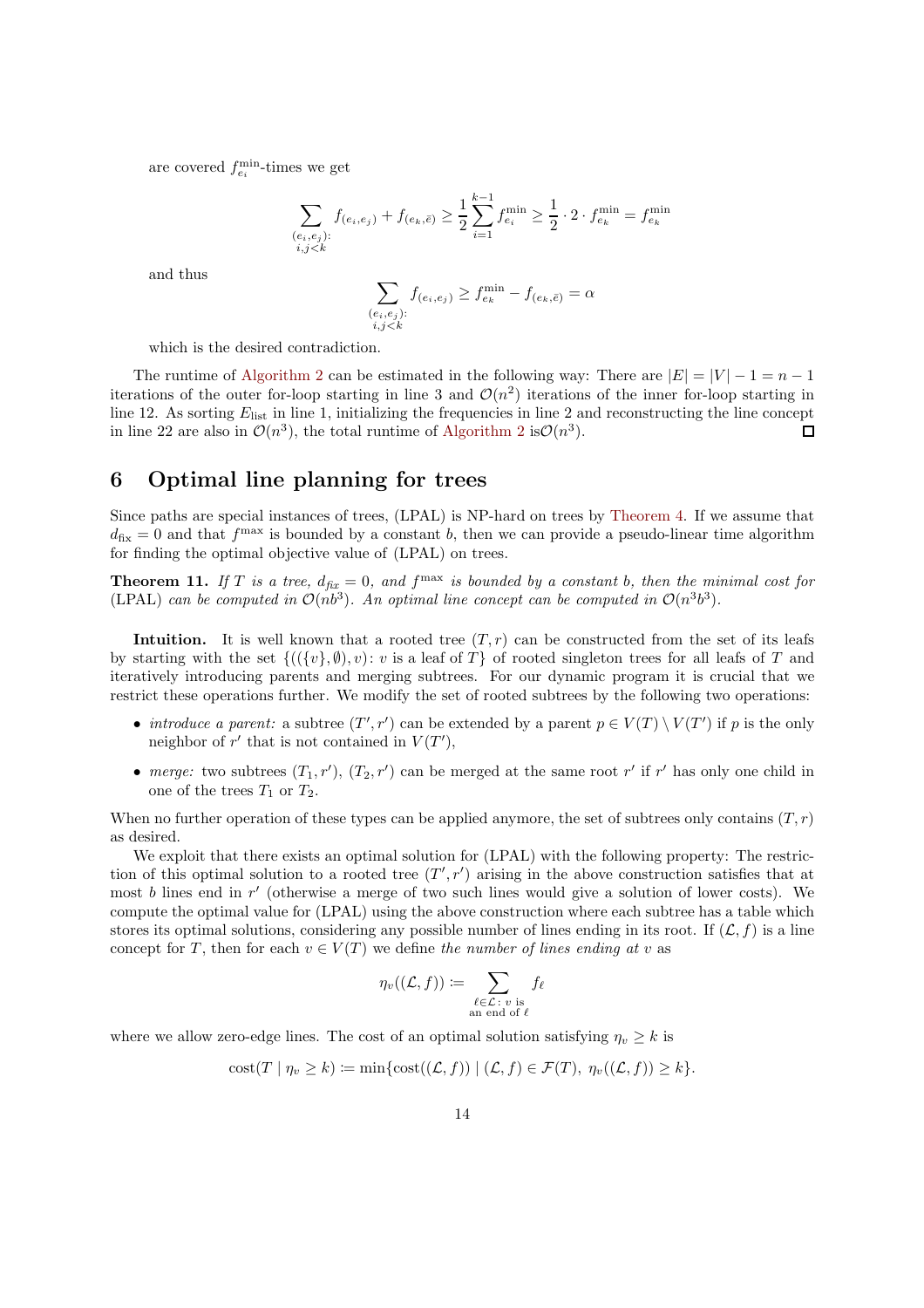We compute the *cost vector*

 $\text{cost}(T', r') := (\text{cost}(T' | \eta_{r'} \ge 0), \text{cost}(T' | \eta_{r'} \ge 1), \dots, \text{cost}(T' | \eta_{r'} \ge b))$ 

for each rooted subtree  $(T', r')$  appearing in the above construction. The recursive computation stores intermediate results in a table to avoid re-computation. Finally, the cost of an optimal line concept for T is  $\text{cost}(T \mid \eta_r \geq 0)$ .

<span id="page-15-1"></span><span id="page-15-0"></span>**Lemma 12.** Let  $(T', r')$  be a rooted tree and  $k \in \{1, \ldots, b\}$ .

- 1. If  $|V(T')| = 1$ , then  $\text{cost}(T' | \eta_r)$ The time required to compute  $\text{cost}(T' | \eta_{r'} \geq k)$  *is*  $\mathcal{O}(1)$  *and, hence, the time required to compute*  $\text{cost}(T', r')$  *is*  $\mathcal{O}(b)$ *.*
- <span id="page-15-2"></span>2. If  $\deg_{T'}(r') = 1$  *and* u *denotes the child of* r' *in* T', *then*  $\cos\left(T' \mid \eta_{r'} \ge k\right)$  *equals*

$$
\min_{0 \le m \le \max\{k, f_{\{u, r'\}}^{\min}\}} \{ \text{cost}(T' - r' \mid \eta_u \ge m) + \max\left\{k, f_{\{u, r'\}}^{\min}\right\} \cdot (c_{\text{fix}} + c_{\{u, r'\}}) - m \cdot c_{\text{fix}}\}.
$$

*If the values*  $\text{cost}(T' - r' \mid \eta_u \geq m)$  *are pre-computed for all*  $m \in \{1, ..., b\}$ *, then the time required to compute*  $cost(T' | \eta_{r'} \ge k)$  *is*  $\mathcal{O}(b)$  *and, hence,*  $cost(T', r')$  *can be computed in*  $\mathcal{O}(b^2)$  *time.* 

<span id="page-15-3"></span>*3.* If  $(T', r')$  is the union of two rooted trees  $(T_1, r'), (T_2, r')$  where  $\deg_{T_1}(r') = 1$ , then  $\cos(T' | \eta_{r'} \ge k)$ *equals*

$$
\min_{\substack{0 \le m, k_1, k_2 \le b, \\ k_1 + k_2 - 2m = k}} \{ \text{cost}(T_1 \mid \eta_{r'} \ge k_1) + \text{cost}(T_2 \mid \eta_{r'} \ge k_2) - m \cdot c_{\text{fix}} \}.
$$

*If the values*  $\text{cost}(T_2 \mid \eta_{r'} \ge k_2)$  *and*  $\text{cost}(T_2 \mid \eta_{r'} \ge k_2)$  *are pre-computed for all*  $k_1, k_2 \in \{1, \ldots, b\}$ *, then the time required to compute*  $\cos(T' | \eta_{r'} \ge k)$  *is*  $\mathcal{O}(b^2)$  *and, hence it requires*  $\mathcal{O}(b^3)$  *time to compute*  $cost(T', r')$ *.* 

*Proof of [Theorem 12.](#page-15-0)* If  $(T', r')$  has only one vertex, then clearly the optimal line concept which satisfies that k lines end in  $r'$  consists of k zero-edge lines. This implies  $(1)$ .

We prove [\(2\)](#page-15-2). Since  $\deg_{T'}(r') = 1$  every line  $\ell$  in  $T'$  is either contained in  $T' - r'$  or it has one end in  $T'-r'$  and the other end is r'. In a line concept  $(\mathcal{L}, f)$  of T', a line  $\ell$  with one end in  $T'-r'$ , the other end being r' and frequency  $f_{\ell}$  can be split into two lines  $\ell_1 = (r', u)$  and  $\ell_2 = \ell - r'$  with frequency  $f_{\ell}$  without changing the feasibility. The line  $\ell_2$  is contained in  $T' - r'$  and the cost of the line concept is increased by  $c_{fix} \cdot f_\ell$ . This process can be reversed, merging some line from  $T' - r'$  that ends at u with the line  $(u, r')$ , decreasing the cost accordingly. Assuming  $k \leq f_{\{u, r'\}}^{\max}$ , this allows us to rewrite  $\text{cost}(T' | \eta_{r'} \geq k)$ :

cost
$$
(T' | \eta_{r'} \ge k)
$$
 = min $\{\text{cost}((\mathcal{L}, f)) : (\mathcal{L}, f) \in \mathcal{F}(T'), \eta_{r'}((\mathcal{L}, f)) \ge k\}$   
\n $\stackrel{(a)}{=} \min\{\text{cost}((\mathcal{L}', f')) + a \cdot (c_{fix} + c_{\{u,r'\}}) - m \cdot c_{fix} : (\mathcal{L}', f') \in \mathcal{F}(T' - r'),$   
\n $f_{\{u,r'\}}^{\min} \le a \le f_{\{u,r'\}}, m \le \eta_u((\mathcal{L}', f')), m \le a, a \ge k\}$   
\n $\stackrel{(b)}{=} \min\{\text{cost}((\mathcal{L}', f')) + \max\{k, f_{\{u,r'\}}^{\min}\} \cdot (c_{fix} + c_{\{u,r'\}}) - m \cdot c_{fix} : (\mathcal{L}', f') \in \mathcal{F}(T' - r'),$   
\n $\max\{k, f_{\{u,r'\}}^{\min}\} \le f_{\{u,r'\}}^{\max}, m \le \eta_u((\mathcal{L}', f')), m \le \max\{k, f_{\{u,r'\}}^{\min}\}\}$   
\n $\stackrel{(c)}{=} \min\{\text{cost}(T' - r' | n > m) + \max\{k, f_{\{u,v'\}}^{\min}\} \cdot (c_{fix} + c_{fix} - a) - m \cdot c_{fix}\}$ 

$$
\stackrel{(c)}{=} \min_{0 \le m \le \max\{k, f_{\{u,r'\}}^{\min}\}} \{ \text{cost}(T' - r' \mid \eta_u \ge m) + \max\{k, f_{\{u,r'\}}^{\min}\} \cdot (c_{\text{fix}} + c_{\{u,r'\}}) - m \cdot c_{\text{fix}} \}
$$

(a): We split the lines in T' into some set of lines  $\mathcal{L}'$  on  $T' - r'$ , and a copies of the line  $(u, r')$ , from which m are merged with lines from  $\mathcal{L}'$ . Then the number of ends at r' is exactly a, hence it satisfies  $a \geq k$ . Furthermore  $a \in [f_{\{u,r'\}}^{\text{min}}, f_{\{u,r'\}}^{\text{max}}]$ . Each merge reduces the cost by  $c_{\text{fix}}$ .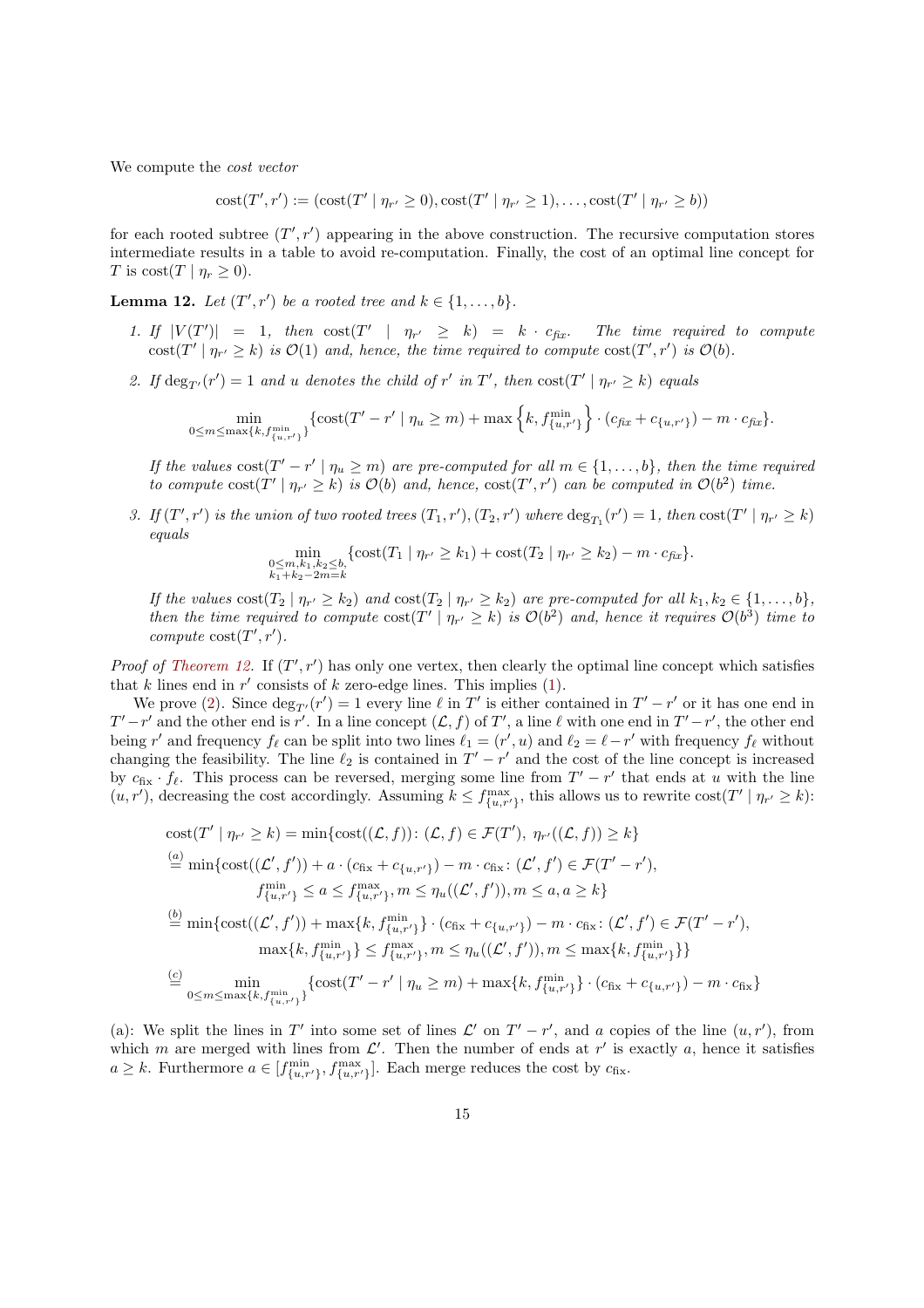(b): To minimize the cost, we have to minimize  $a$ : the only benefit of increasing  $a$  is that  $m$  can be increased but the factor of a outweighs m. Hence we replace a by its minimum possible value  $\max\{k, f_e^{\min}\}.$ (c): Since  $m \leq \eta_u((\mathcal{L}', f'))$  we can replace  $\text{cost}((\mathcal{L}', f'))$  by  $\text{cost}(T' - r' \mid \eta_u \geq m)$ . The condition  $\max\{k, f_{\{u,r'\}}^{\min}\}\leq f_{\{u,r'\}}^{\max}$  is fulfilled by the assumption on k. The remaining constraints are written as a subscript.

If  $k > f_{\{u,r'\}}^{\max}$ , then  $\text{cost}(T' | \eta_{r'} \geq k) = \infty$  since no feasible line concept with  $\eta_{r'} \geq k$  exists.

The time to compute  $\text{cost}(T' \mid \eta_{r'} \geq k)$  for some k is  $\mathcal{O}(b)$ , since  $\max\{k, f_{\{u,r'\}}^{\min}\} \leq b$ . Hence  $\text{cost}(T', r')$ can be computed in  $\mathcal{O}(b^2)$ .

Finally, we prove [\(3\)](#page-15-3). Any line in  $T'$  that traverses  $r'$  can be split into two lines, one contained in  $T_1$ and the other contained in  $T_2$ . In reverse, we can join lines from different subtrees together at  $r'$ . Then

cost
$$
(T' | \eta_{r'} \ge k)
$$
 =  $\min_{\substack{0 \le m, k_1, k_2 \le b, \\ k_1 + k_2 - 2m = k}} \{ \text{cost}(T_1 | \eta_{r'} \ge k_1) + \text{cost}(T_2 | \eta_{r'} \ge k_2) - m \cdot c_{\text{fix}} \}$ 

Note that at most  $b$  lines of  $T_1$  end at  $r'$  by the degree condition. The time required to compute  $\text{cost}(T' | \eta_{r'} \ge k)$  for some k is  $\mathcal{O}(b^2)$  since we have two degrees of freedom in the minimum expression. Hence  $\text{cost}(T', r')$  can be computed in  $\mathcal{O}(b^3)$ .  $\Box$ 

Total runtime. A depth-first search algorithm yields a decomposition of T such that the dynamic programming approach can be executed in the corresponding order. Since  $T$  is a tree, DFS has a running time of  $\mathcal{O}(n)$ . The running time to compute the cost vector for all leaves in the initial set S is in  $\mathcal{O}(nb)$  since there are at most  $n-1$  leaves in T and by [12.](#page-15-0)[\(1\)](#page-15-1). We need to introduce a parent in the construction of T exactly  $|E(T)| = n - 1$  times. Together with [12.](#page-15-0)[\(2\)](#page-15-2) this yields that computing the respective cost vectors has a total running time of  $\mathcal{O}(nb^2)$ . Finally, the merge operation is performed  $\mathcal{O}(\sum_{v \in V(T)} \deg_T(v)) = \mathcal{O}(n)$  times which gives a total running time of  $\mathcal{O}(nb^3)$ . Altogether, the dynamic programming has a running time of  $\mathcal{O}(nb^3)$ .

Constructing a line concept. So far we only showed how to compute the minimal cost among all feasible line concepts. To actually construct a line concept with minimal cost, we store in each cost vector entry additionally a line concept of that cost. These line concepts can then also be computed recursively, according to the decisions made (i.e. creating zero-edge line, extending lines by a single edge, joining lines). This increases the algorithm runtime, depending on the line concept sizes. On a tree, we can have at most  $\mathcal{O}(n^2)$  different paths. It is then possible to compute all cost vectors augmented with line concepts in time  $\mathcal{O}(n^3b^3)$ .

Altogether, this proves [Theorem 11.](#page-14-1)

Since the runtime of the algorithm depends on b, it is *pseudo-polynomial*. For the special case where for all  $e \in E$  it holds  $f_e^{\min} = f_e^{\max}$ , we provide a true polynomial time algorithm, which does not depend on a frequency bound b.

<span id="page-16-0"></span>**Theorem 13.** If G is a tree,  $d_{fix} = 0$ , and  $f_e^{\min} = f_e^{\max}$  for all  $e \in E$ , then [Algorithm 3](#page-17-0) computes an *optimal solution to* (LPAL) *in*  $\mathcal{O}(n^3)$ *.* 

*Proof.* The key idea of [Algorithm 3](#page-17-0) is to apply [Algorithm 2](#page-13-0) iteratively at every vertex. As  $f^{\min} = f^{\max}$ , we can handle lines ending at vertex  $v \in V$  in the same way we handle edges in stars: creating a two-edge line in a star corresponds to concatenating two lines in a tree.

We show that [Algorithm 3](#page-17-0) computes a feasible and optimal solution; then we compute its runtime.

After line 2, a feasible line concept is constructed. The operations in line 16 simply merge lines, hence the feasibility of  $(\mathcal{L}, f)$  remains.

For showing optimality, we first note that since the total frequencies  $F_e^{(\mathcal{L},f)}$  are fixed for every  $e \in E$ , obtaining an optimal line concept  $(L, f)$  is equivalent to minimizing  $\sum_{\ell \in \mathcal{L}} f_{\ell}$ . Since every line has two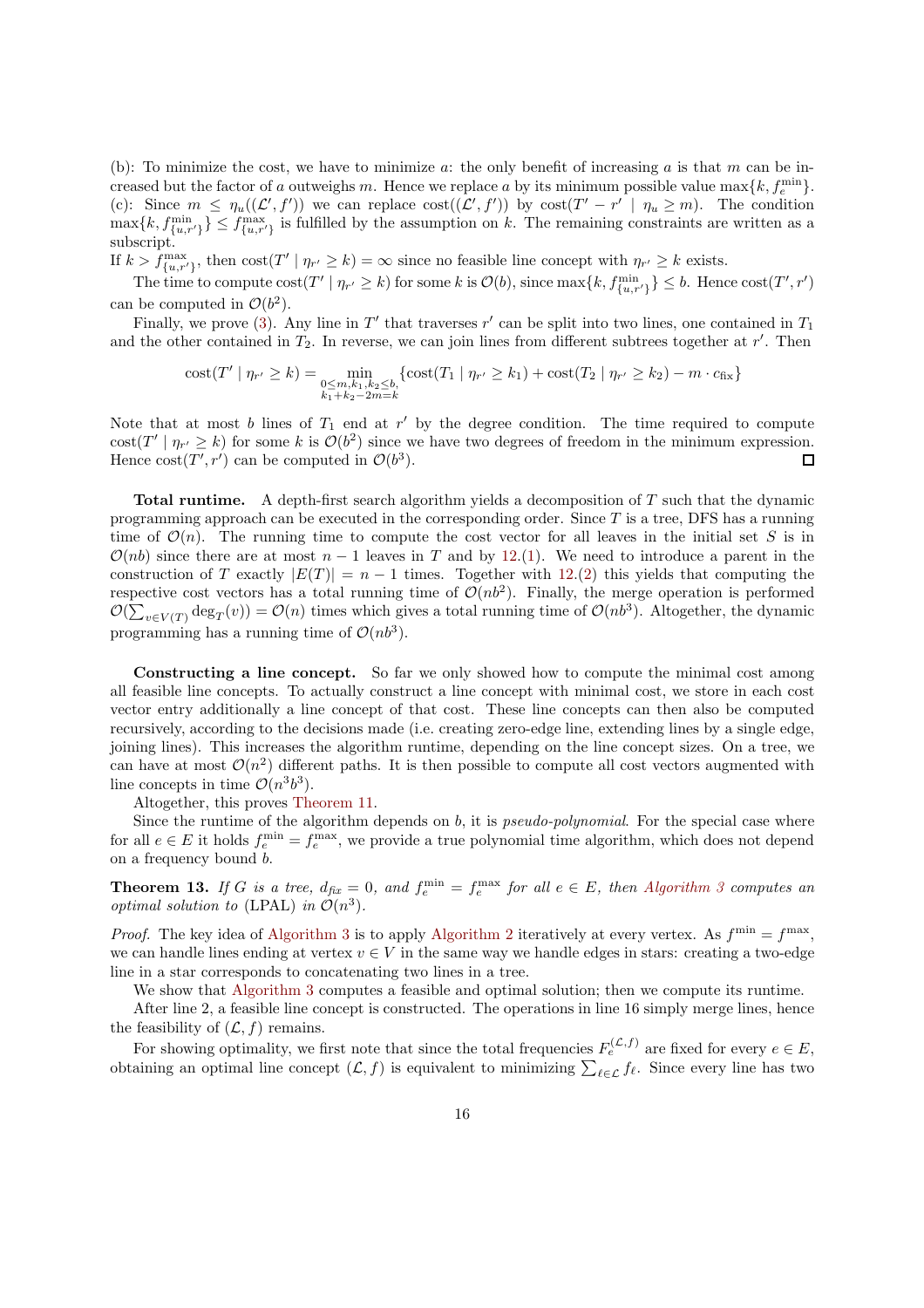<span id="page-17-0"></span>**Algorithm 3** Finding an optimal solution of (LPAL) on trees with  $f^{\min} = f^{\max}$ 

**Input:** An instance  $(G, d_{\text{fix}}, c_{\text{fix}}, c, f^{\text{min}}, f^{\text{max}})$  where  $d_{\text{fix}} = 0$ ,  $f^{\text{min}} = f^{\text{max}}$  and  $G = (V, E)$  is a tree. 1:  $\mathcal{L} = \{(e): e \in E\}$ 

2:  $f_{(e)} = f_e^{\min}$  for all  $e \in E$ ; for all other paths  $\ell$  set  $f_{\ell} = 0$ 3: for  $v \in V$  do 4: Let S be the star formed by v and its neighbors. 5: Let  $(\mathcal{L}^S, f^S)$  be the result of [Algorithm 2](#page-13-0) applied to the sub-instance on S. 6:  $L_v = \{ \ell \in \mathcal{L} : \ell \text{ ends in } v \}$ 7: for  $\ell_1, \ell_2 \in L_v$  do 8: Let  $e_1$  be the edge of  $\ell_1$  incident to v 9: Let  $e_2$  be the edge of  $\ell_2$  incident to v 10: if  $e_1 = e_2$  then 11: continue 12: end if 13:  $d = \min\{f_{(e_1,e_2)}^S, f_{\ell_1}, f_{\ell_2}\}\$ 14:  $\ell_+ = \ell_1 \cup \ell_2$ 15:  $\mathcal{L} = \mathcal{L} \cup \{ \ell_+ \}$ 16:  $f_{(e_1,e_2)}^S$  -= d,  $f_{\ell_1}$  -= d,  $f_{\ell_2}$  -= d,  $f_{\ell_+}$  += d 17: end for 18: end for 19:  $\mathcal{L} = \{ \ell \in \mathcal{L} : f_{\ell} > 0 \}, f = f|_{\mathcal{L}}$ 20: Output  $(\mathcal{L}, f)$ 

ends, another equivalent quantity to minimize is the total number of line ends, weighted by  $f$ , i.e.  $2\sum_{\ell\in\mathcal{L}}f_{\ell}.$ 

Define  $L_{v,e} := \{ \ell \in \mathcal{L} : \ell \text{ ends in } v \text{ and traverses } e \}.$  We need an invariant (I1) that holds before every iteration of the outer for-loop: For every vertex  $v \in V$  that has not yet been chosen in the outer for-loop, we have  $f_e^{\min} = \sum_{\ell \in L_{v,e}} f_{\ell}$ . Clearly (I1) holds directly after executing line 2. The operations during an iteration only affect the local line ends, i.e. the number of ends at yet unvisited vertices is unchanged. Hence (I1) is maintained.

Another invariant  $(12)$ , that holds before every iteration of the inner loop, for every e incident to v, is  $\sum_{\ell \in L_{v,e}} f_{\ell} = f_{(e)}^S + \sum_{e' \neq e} f_{(e,e')}^S$ . It holds initially, since [Algorithm 2](#page-13-0) produces a feasible line concept, and we have  $f_e^{\min} = f_{(e)}^S + \sum_{e' \neq e} f_{(e,e')}^S$ ; combine this with (I1) to obtain (I2). Let  $e_1$  and  $e_2$  be chosen during an iteration, after line 9. The operations inside the loop only affect lines that contain  $e_1$  or  $e_2$ , hence for any  $e \notin \{e_1, e_2\}$  (I2) is maintained. (I2) is also maintained for  $e_1$ , since  $f_{(e_1,e_2)}^S$  and  $f_{\ell_1}$  are changed by equal amounts. The same holds true for  $e_2$ .

We claim that after the inner for-loop finishes, we have  $f_{\ell}^{S} = 0$  for all two-edge lines  $\ell = (e_1, e_2)$  of  $\mathcal{L}^S$ . This is proved by contradiction: Assume  $f_{(e_1,e_2)}^S > 0$  for some  $e_1 \neq e_2$ . Then by (I2),  $\sum_{\ell \in L_{v,e_1}} f_{\ell} =$  $f_{(e_1)}^S + \sum_{e' \neq e_1} f_{(e_1,e')}^S > 0$ , and similarly  $\sum_{\ell \in L_{v,e_2}} f_{\ell} > 0$ . Hence two lines  $\ell_1 \in L_{v,e_1}$  and  $\ell_2 \in L_{v,e_2}$  exist with  $f_{\ell_1} > 0$  and  $f_{\ell_2} > 0$ . But then the inner for-loop would have chosen  $\ell_1$  and  $\ell_2$  at some point, after which  $f_{\ell_1}, f_{\ell_2}$  or  $f_{(e_1,e_2)}^S$  would have been zero, which is the desired contradiction.

Using (I2) again, we have  $\sum_{\ell \in L_{v,e}} f_{\ell} = f_{(e)}^S$  after the inner for-loop. This means that we have  $\sum_{e \text{ incident to } v} f_{(e)}^S =: x_v$  line ends, with multiplicity, at vertex v. Because of the algorithm's locality, this number does not change in further iterations of the outer loop.

In total [Algorithm 3](#page-17-0) produces a line concept with  $\sum_{v \in V} x_v$  line ends. Now assume there exists a better solution, i.e. a feasible line concept  $(\mathcal{L}', f')$  that has fewer than  $x_v$  line ends at some vertex v. Then we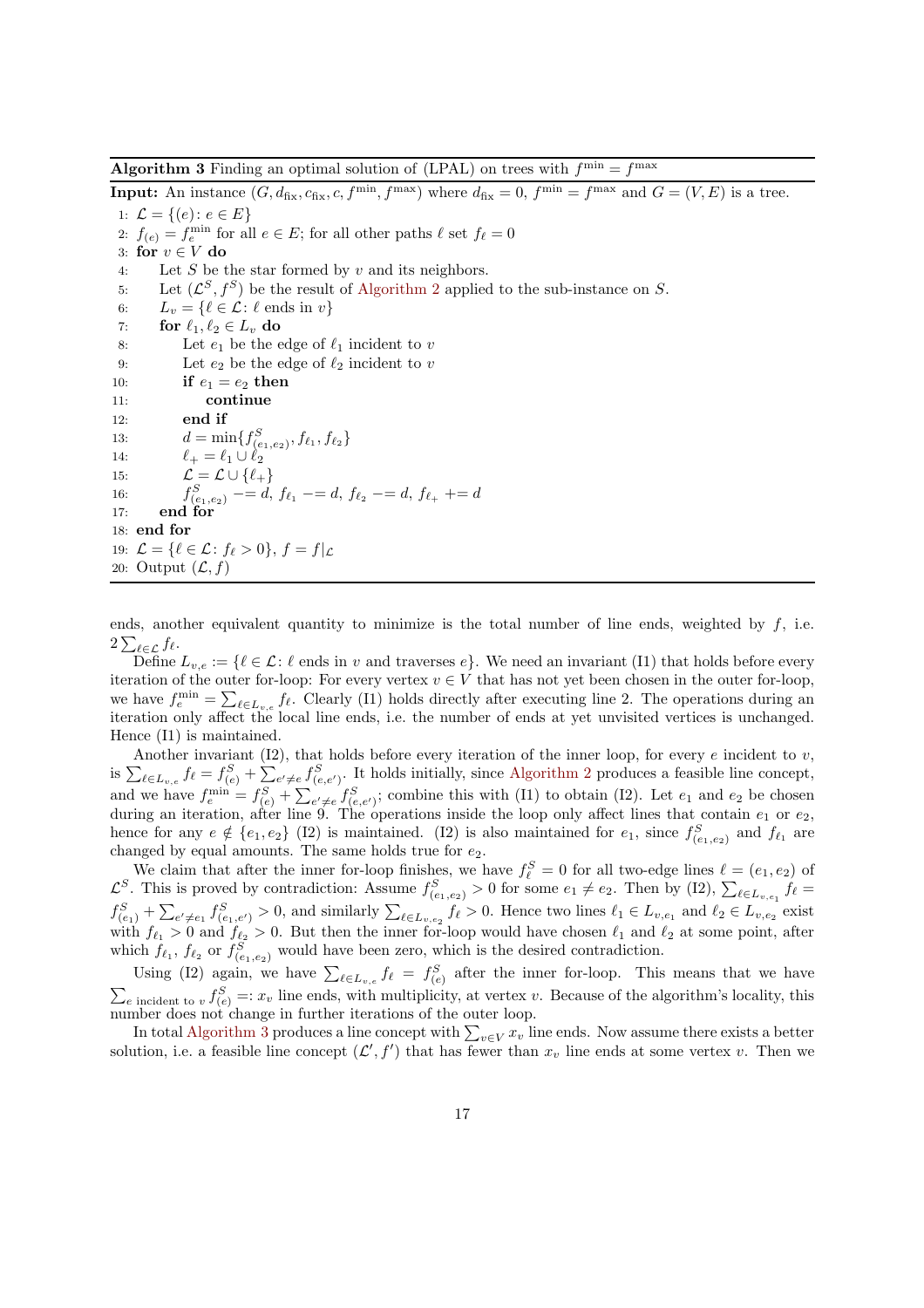could restrict  $(\mathcal{L}', f')$  onto the star S around v and would obtain a solution for S which has fewer ends, i.e. is better, than what [Algorithm 2](#page-13-0) computed, which contradicts the optimality of [Algorithm 2.](#page-13-0)

On the runtime: To speed up operations, lines are represented just by their end vertices. Since we are on a tree, this is enough to unambiguously define them. The invocation of [Algorithm 2](#page-13-0) can be done in  $\mathcal{O}(\deg(v)^3)$ . Since  $L_v$  has at most n elements, the for-loop at line [7](#page-17-0) iterates at most  $n^2$  times. Every operation inside the for-loop takes constant time and we can bound the total loop runtime by  $\mathcal{O}(n^2)$ . Overall, an iteration of the outer for-loop on a vertex v takes  $\mathcal{O}(\deg(v)n^2)$ . Using the fact that on a tree  $\sum_{v\in V} \deg(v) = 2n-2$ , the total runtime of the algorithm is  $\mathcal{O}\left(\sum_{v\in V} \deg(v)^3 + n^2 \sum_{v\in V} \deg(v)\right) =$  $\mathcal{O}(n^3)$ .

 $\Box$ 

# 7 Conclusion and outlook

We systematically investigated the complexity of the line planning on all lines problem. Using frequencyindependent line costs results in an NP-hard problem even for paths and stars. Without these costs, the problem remains NP-hard on planar graphs but can be solved in polynomial time on trees when  $f^{\min} = f^{\max}$ , and in pseudo-polynomial time otherwise.

The following are the most pressing open questions:

- $\bullet$  Is (LPAL) in NP? It is not clear that, especially when  $f^{\min}$  is very large, the size of an optimal line concept can be bounded by a polynomial in the input size.
- Is there a polynomial time algorithm for (LPAL) with  $d_{fix} = 0$  on trees?
- Is there a (pseudo-)polynomial time algorithm for (LPAL) with  $d_{fix} = 0$  on graphs with treewidth 2 (or generally bounded treewidth)?
- Under which restrictions exists a constant-factor polynomial-time approximation algorithm for (LPAL)?

On graphs of bounded treewidth, many NP-complete problems become easy [2]. (LPAL) however does not fit into the problem types studied before. We conjecture that a dynamic programming approach, similar to the one we used on trees, can be used on graphs with treewidth 2. However, there are some complications: when combining partial solutions at a larger separator, we need to make sure that merged lines do not form cycles or self-intersections which is by construction not possible in trees.

When moving from trees to graphs of higher treewidth, an additional problem has to be considered: while for trees we can assume that passenger paths are fixed, this is no longer true in general graphs. Thus, looking at line planning from a passenger' perspective, it might be beneficial to replace the lower frequency bounds  $f^{\min}$  by a flow formulation for the passengers as in [\[4\]](#page-19-10) such that passengers can choose routes in the network for which the capacity has to be sufficiently high. This presents an interesting extension of the problem, where it is especially important to understand the structure of optimal solutions.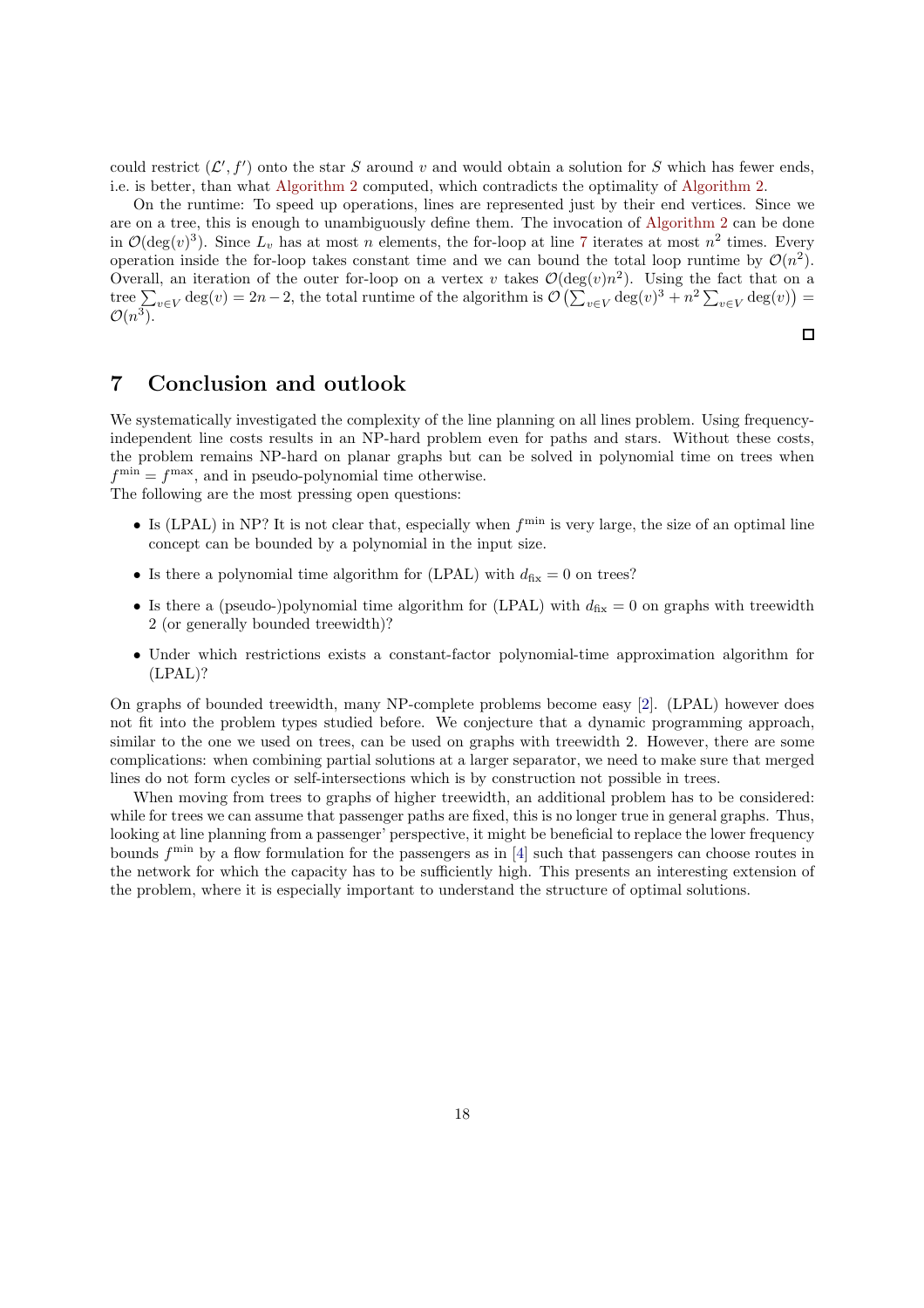### <span id="page-19-3"></span>References

- [1] R. Arbex and C. da Cunha. Efficient transit network design and frequencies setting multi-objective optimization by alternating objective genetic algorithm. *Transportation Research Part B: Methodological*, 81:355–376, 2015.
- [2] S. Arnborg, J. Lagergren, and D. Seese. Easy Problems for Tree-Decomposable Graphs. *J. Algorithms*, 12(2):308–340, 1991. [doi:10.1016/0196-6774\(91\)90006-K](https://doi.org/10.1016/0196-6774(91)90006-K).
- <span id="page-19-11"></span>[3] R. Borndörfer, O. Arslan, Z. Elijazyfer, H. Güler, M. Renken, G. Sahin, and T. Schlechte. Line planning on path networks with application to the istanbul metrobüs. In *Operations Research Proceedings 2016*, pages 235–241. Springer, 2018.
- <span id="page-19-10"></span>[4] R. Borndörfer, M. Grötschel, and M. Pfetsch. A column-generation approach to line planning in public transport. *Transportation Science*, 41(1):123–132, 2007.
- <span id="page-19-6"></span><span id="page-19-5"></span>[5] S. Bull, J. Larsen, R. Lusby, and N. Rezanova. Optimising the travel time of a line plan. *4OR*, Oct 2018. [doi:10.1007/s10288-018-0391-5](https://doi.org/10.1007/s10288-018-0391-5).
- [6] M. Bussieck, P. Kreuzer, and U. Zimmermann. Optimal lines for railway systems. *European Journal of Operational Research*, 96(1):54–63, 1997.
- <span id="page-19-4"></span>[7] H. Cancela, A. Mauttone, and M. E. Urquhart. Mathematical programming formulations for transit network design. *Transportation Research Part B: Methodological*, 77:17– 37, 2015. URL: <https://www.sciencedirect.com/science/article/pii/S0191261515000491>, [doi:https://doi.org/10.1016/j.trb.2015.03.006](https://doi.org/https://doi.org/10.1016/j.trb.2015.03.006).
- <span id="page-19-8"></span>[8] M. Claessens, N. van Dijk, and P. Zwaneveld. Cost optimal allocation of rail passenger lines. *European Journal of Operational Research*, 110(3):474–489, 1998.
- <span id="page-19-2"></span>[9] R. Z. Farahani, E. Miandoabchi, W. Y. Szeto, and H. Rashidi. A review of urban transportation network design problems. *European Journal of Operational Research*, 229(2):281–302, 2013.
- <span id="page-19-12"></span>[10] M. R. Garey and David S. Johnson. *Computers and Intractability: A Guide to the Theory of NP-Completeness*. W. H. Freeman, 1979.
- [11] P. Gattermann. Generating Line-Pools. Master's thesis, Fakultät für Mathematik und Informatik, Georg-August-University Göttingen, 2015.
- <span id="page-19-9"></span><span id="page-19-7"></span>[12] P. Gattermann, J. Harbering, and A. Sch¨obel. Line pool generation. *Public Transport*, 9(1-2):7–32, 2017.
- [13] M. Goerigk and M. Schmidt. Line planning with user-optimal route choice. *European Journal of Operational Research*, 259(2):424–436, 2017.
- <span id="page-19-0"></span>[14] V. Guihaire and J. Hao. Transit network design and scheduling: A global review. *Transportation Research Part A: Policy and Practice*, 42(10):1251–1273, 2008.
- <span id="page-19-13"></span>[15] H. Hulett, T. G. Will, and G. J. Woeginger. Multigraph realizations of degree sequences: Maximization is easy, minimization is hard. *Operations Research Letters*, 36(5):594– 596, 2008. URL: <https://www.sciencedirect.com/science/article/pii/S0167637708000552>, [doi:https://doi.org/10.1016/j.orl.2008.05.004](https://doi.org/https://doi.org/10.1016/j.orl.2008.05.004).
- <span id="page-19-1"></span>[16] K. Kepaptsoglou and M. Karlaftis. Transit route network design problem. *Journal of transportation engineering*, 135(8):491–505, 2009.